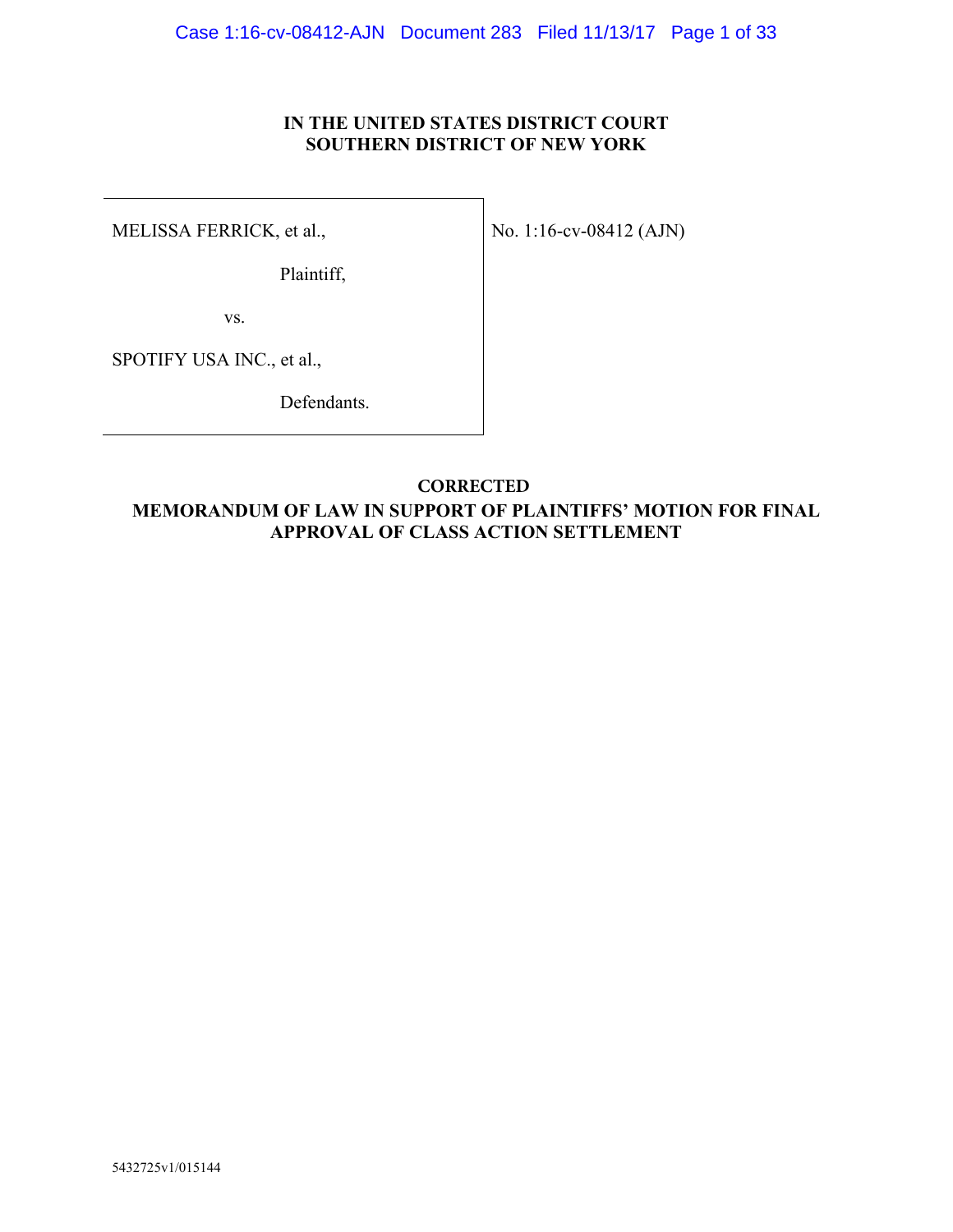# **TABLE OF CONTENTS**

| I.   |                 |                                                                      |                                                                                                                                  |  |
|------|-----------------|----------------------------------------------------------------------|----------------------------------------------------------------------------------------------------------------------------------|--|
| II.  |                 |                                                                      |                                                                                                                                  |  |
|      | A.              |                                                                      |                                                                                                                                  |  |
|      | <b>B.</b>       |                                                                      |                                                                                                                                  |  |
|      |                 | 1.                                                                   |                                                                                                                                  |  |
|      |                 | 2.                                                                   |                                                                                                                                  |  |
|      |                 | 3.                                                                   | Attorney's Fees, Costs, and Class Representative Incentive                                                                       |  |
|      |                 | 4.                                                                   |                                                                                                                                  |  |
|      | $\mathcal{C}$ . |                                                                      |                                                                                                                                  |  |
| III. |                 |                                                                      |                                                                                                                                  |  |
|      | A.              |                                                                      |                                                                                                                                  |  |
|      | <b>B.</b>       |                                                                      |                                                                                                                                  |  |
|      | $C$ .           | The Proposed Class Action Settlement Is Substantively Fair: Grinnell |                                                                                                                                  |  |
|      |                 | 1.                                                                   | Complexity, Expense, and Likely Duration of the Litigation                                                                       |  |
|      |                 | 2.                                                                   | Reaction of the Class to Settlement (Grinnell Factor 2)11                                                                        |  |
|      |                 | 3.                                                                   | Stage of the Proceedings and Amount of Discovery Completed                                                                       |  |
|      |                 | 4.                                                                   | Risk of Establishing Liability, Damages, and in Maintaining<br>the Class Action Through the Trial (Grinnell Factors 4, 5, & 6)16 |  |
|      |                 | 5.                                                                   | Ability of Defendants to Withstand a Greater Judgment                                                                            |  |
|      |                 | 6.                                                                   | Range of Reasonableness of the Settlement Funds in Light of<br>the Best Possible Recovery and All the Attendant Risks of         |  |
|      | D.              |                                                                      |                                                                                                                                  |  |
|      |                 |                                                                      |                                                                                                                                  |  |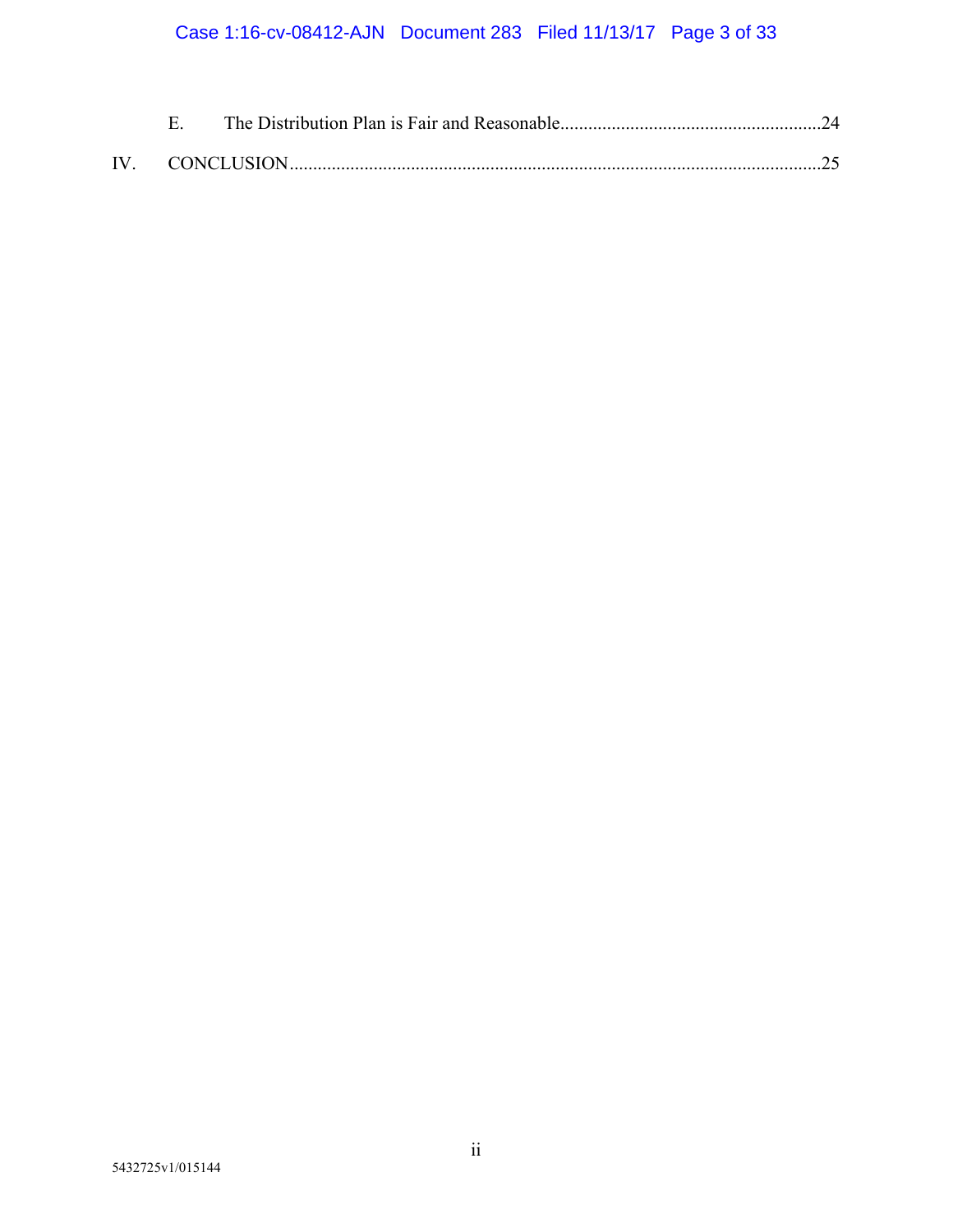## **TABLE OF AUTHORITIES**

## **Cases**

| Amchem Prods., Inc. v. Windsor,                                                                                        |  |
|------------------------------------------------------------------------------------------------------------------------|--|
| Charron v. Wiener,                                                                                                     |  |
| Clark v. Ecolab, Inc.,<br>Nos. 07 Civ. 8623, 04 Civ. 4488, 06 Civ. 5672 (PAC), 2009 WL 6615729                         |  |
| Detroit v. Grinnell Corp.,                                                                                             |  |
| In re Advanced Battery Techs., Inc. Sec. Litig.,<br>No. 11 Civ. 2279 (CM), 2014 WL 1243799 (S.D.N.Y. Mar. 24, 2014) 15 |  |
| In re Air Cargo Shipping Servs. Antitrust Litig., No. 06-MD-1775,                                                      |  |
| In re Am. Bank Note Holographics, Inc.,                                                                                |  |
| In re Baldwin-United Corp.,                                                                                            |  |
| In re Bear Stearns Cos. Secs., Derivative, & ERISA Litig.,                                                             |  |
| In re Currency Conversion Fee Antitrust Litig.,                                                                        |  |
| In re Excess Value Ins. Coverage Litig.,                                                                               |  |
| In re Global Crossing Secs. And ERISA Litig.,                                                                          |  |
| In re Michael Milken & Assocs. Secs. Litig.,                                                                           |  |
| In re NASDAQ Market-Makers Antitrust Litig.,                                                                           |  |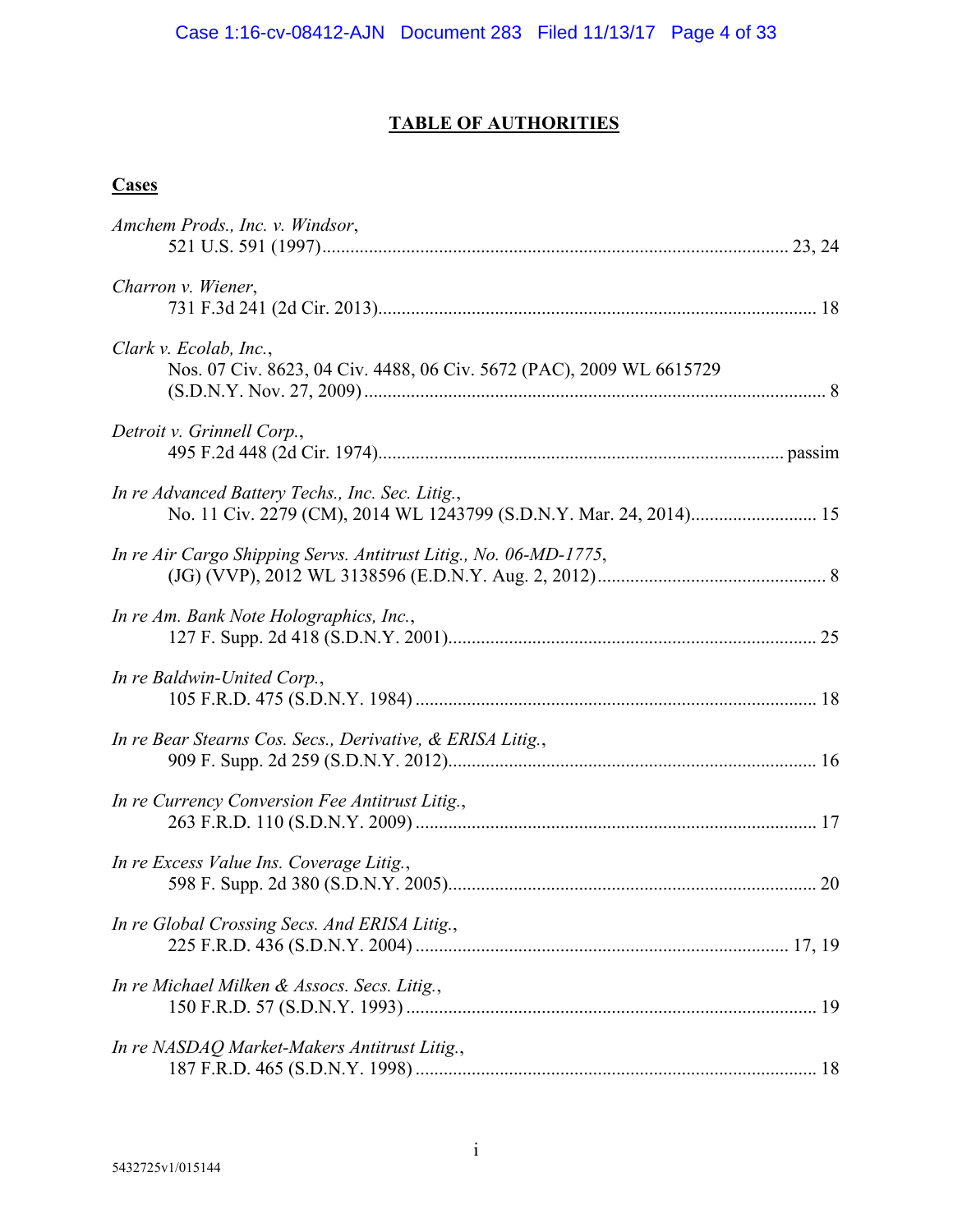| In re PaineWebber Ltd. P'ships Litig.,                                                                                                   |  |
|------------------------------------------------------------------------------------------------------------------------------------------|--|
| In re Sony SXRD Rear Projection Television Class Action Litig.,<br>No. 06 Civ. 5173 (RPP), 2008 WL 1956267 (S.D.N.Y. May 1, 2008) 11, 19 |  |
| In re Telik, Inc. Sec. Litig.,                                                                                                           |  |
| In re Veeco Instruments Inc. Sec. Litig.,                                                                                                |  |
| In re Vitamins Antitrust Litig.,                                                                                                         |  |
| Joel A. v. Giuliani,                                                                                                                     |  |
| Maley v. Del Global Techs. Corp.,                                                                                                        |  |
| Massiah v. MetroPlus Health Plan, Inc.,<br>No. 11-cv-05669 (BMC), 2012 WL 5874655 (E.D.N.Y. Nov. 20, 2012) 20, 23                        |  |
| Maywalt v. Parker & Parsley Petroleum Co.,                                                                                               |  |
| McReynolds v. Richards–Cantave,                                                                                                          |  |
| Shapiro v. JPMorgan Chase & Co.,<br>Nos. 11 Civ. 8831(CM)(MHD), 11 Civ. 7961(CM), 2014 WL 1224666                                        |  |
| Soberal-Perez v. Heckler,                                                                                                                |  |
| Strougo v. Bassini,                                                                                                                      |  |
| Velez v. Novartis Pharm. Corp.,                                                                                                          |  |
| Wal-Mart Stores, Inc. v. Visa U.S.A., Inc.,                                                                                              |  |
| West Virginia v. Chas. Pfizer & Co.,                                                                                                     |  |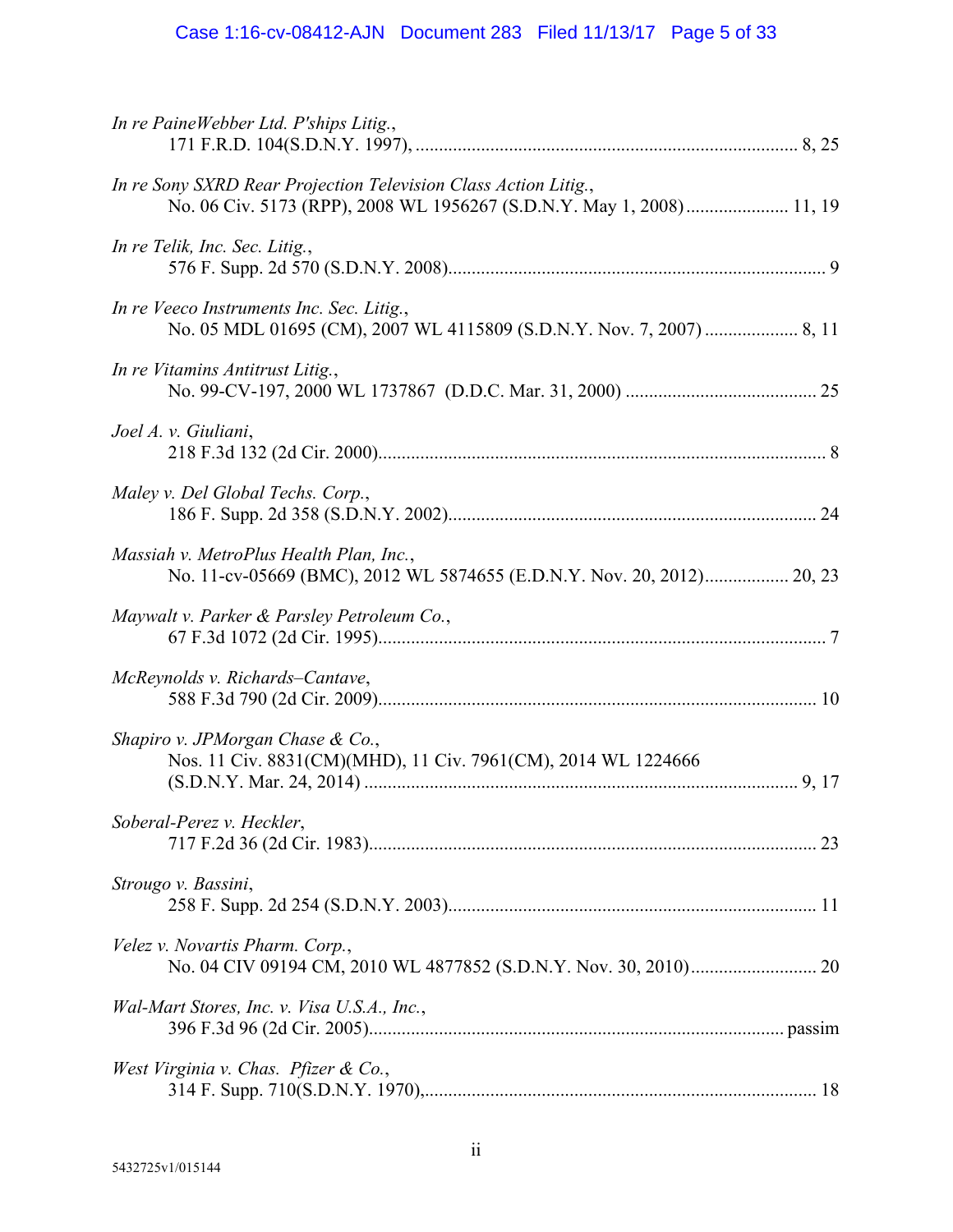# **Rules**

| <b>Other Authorities</b> |  |
|--------------------------|--|

| Newberg $§$ 11.5. |
|-------------------|
|-------------------|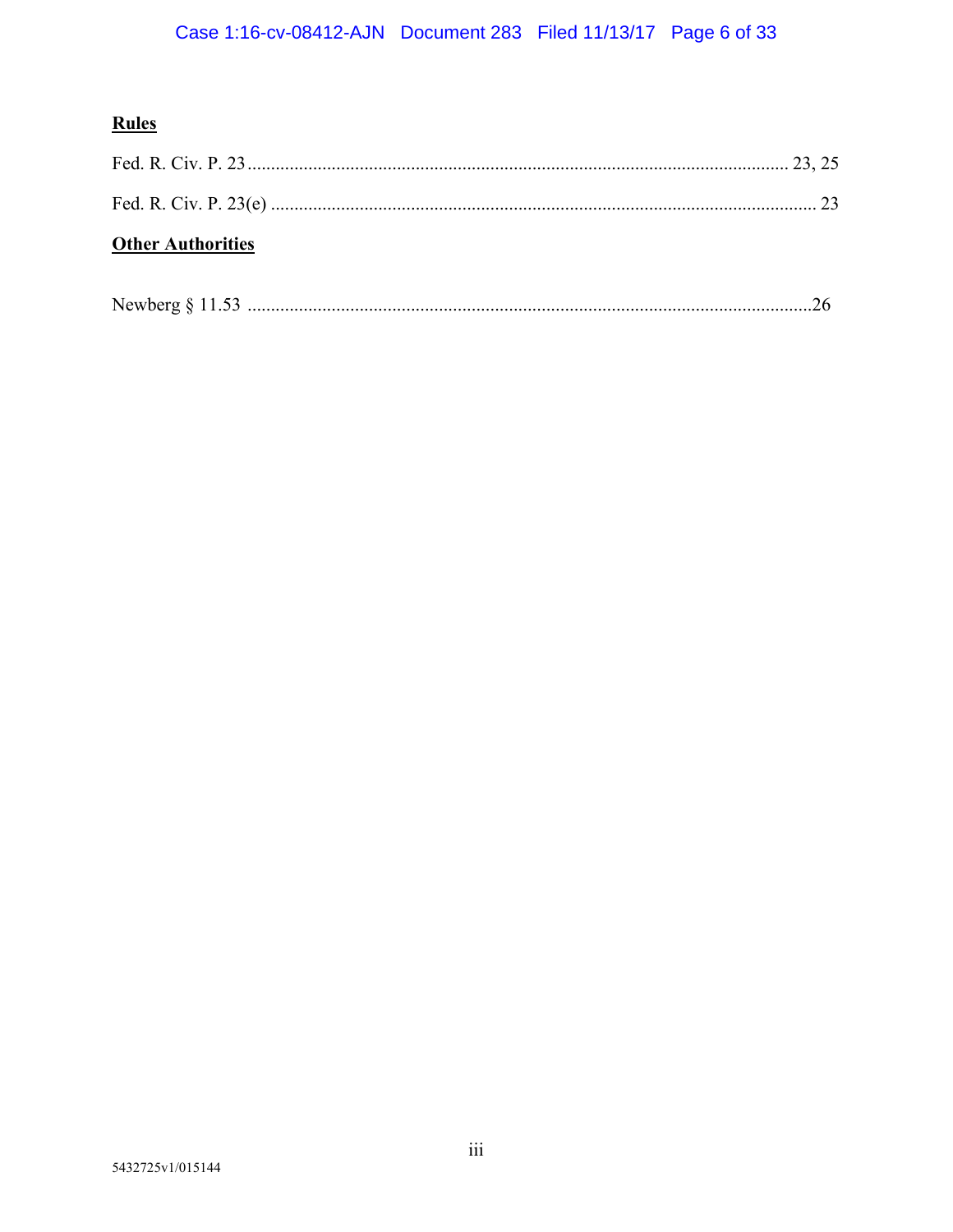## **I. INTRODUCTION**

After hard-fought litigation and nearly one full year of arm's-length negotiations conducted with the assistance of a highly experienced mediator, Plaintiffs agreed to resolve this complex class action through a settlement that provides an outstanding result for the Class (the "Settlement"). Under the Settlement, Class Members would receive more than \$112.55 million in total financial value.<sup>1</sup> This amount includes a \$43.45 million in immediate cash payments by Spotify for the Class and an estimated \$1 million in notice and administration costs paid by Spotify. The Settlement also provides for a future royalty program that will result in an additional payment of over \$63.1 million in royalties to Class Members, dos Santos Decl., Ex. B, ¶ 1, and an agreement by Spotify to pay up to \$5 million in attorneys' fees in addition to the Settlement Fund. No funds will revert to Spotify.

In addition to its significant financial provisions, the Settlement also contemplates specific reform efforts to enhance the process of compensating artists for their compositions, including creating a Mechanical Licensing Committee to improve matching of Spotify tracks to copyright owners and a Copyright Data Sharing Committee among major industry players to facilitate licensing of content on streaming services.

This Settlement reflected a major undertaking to achieve the best result for the Class. The process leading up to settlement involved the exchange of tens of millions of items of Spotify's data; substantial work with experts to evaluate the potential settlement value of the case; case investigation and discovery; and significant briefing. The arm's-length settlement negotiations were also extensive and overseen by the Hon. Layn R. Phillips, a highly experienced and very well-regarded mediator. *See* Phillips Decl., Dkt. 169. The parties' mediator-overseen negotiations including two in-person mediation sessions; numerous joint phone calls; data

 $\overline{a}$ 

 $<sup>1</sup>$  This is a conservative estimate, as detailed in the expert report of Joao dos Santos, who values the future monetary</sup> relief at \$63.1 million. Dos Santos Decl., Ex. B, ¶¶ 1, 28, 35; n. 2, 10, 14.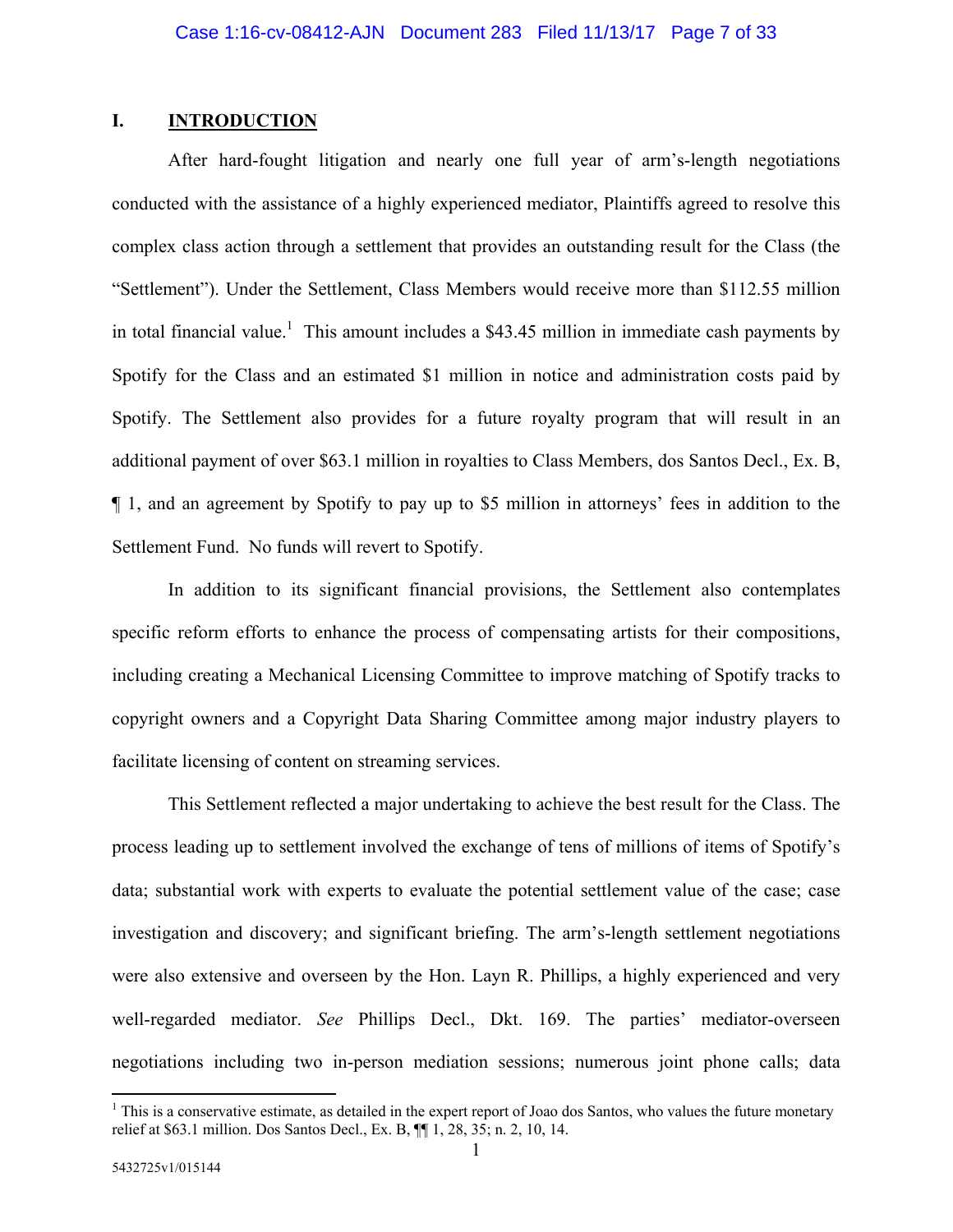### Case 1:16-cv-08412-AJN Document 283 Filed 11/13/17 Page 8 of 33

exchange sessions; work with experts to analyze and evaluate Spotify's data; and briefing of key disputed settlement issues with Judge Phillips and his team.

The Settlement has received positive reaction from the Class since preliminary approval of the Settlement was granted on June 29, 2017, and Notice to the Class was mailed on August 3, 2017. The claims administrator received a total of 13 timely objections out of the total 535,401 individuals receiving notice.<sup>2</sup> The primary concerns raised by objectors are that the settlement is not large enough, the notice is not clear enough, and the attorneys' fees requested are excessive. Each of these concerns is addressed below and in Class Counsel's Response to the Objections to the Class Action Settlement.

For all of the foregoing reasons and additional reasons provided for below, Plaintiffs respectfully request the Court grant final approval to the Settlement.

## **II. FACTUAL AND PROCEDURAL BACKGROUND**

#### **A. The Class Action Litigation**

Class Plaintiffs filed their Complaint on January 8, 2016, in the Central District of California. The Complaint asserted one claim for copyright infringement. *See* Case No. 2:15-cv-00180-BRO-RAOx (C.D. Cal.), Dkt. 1. After extensive briefing, which involved cross-motions to consolidate related cases, Susman Godfrey L.L.P. and Gradstein & Marzano P.C. were appointed Interim Co-Lead Class Counsel. *Id.* at Dkt. 72. Class Plaintiffs prepared and served discovery, including requests for production, interrogatories, and third party-subpoenas to Harry Fox Agency and the National Music Publishers Association. *See* Sklaver Decl. ¶¶ 5.

Following the Court's order appointing Interim Co-Lead Class Counsel, the parties negotiated a stipulated Protective Order, Case No. 2:15-cv-00180-BRO-RAOx (C.D. Cal.), Dkt.

 $\overline{a}$ 

<sup>2</sup> In addition to direct and email notice, the comprehensive notice plan also included print notice in *Rolling Stone*, *Variety*, *Billboard*, and *Music Connection*; targeted digital advertiseements on the Internet; social media outreach; a disclosure page on Spotify's website for artists and its website for publishers; and a press release. *See* Cirami Decl. (Dkt. 190) ¶ 6.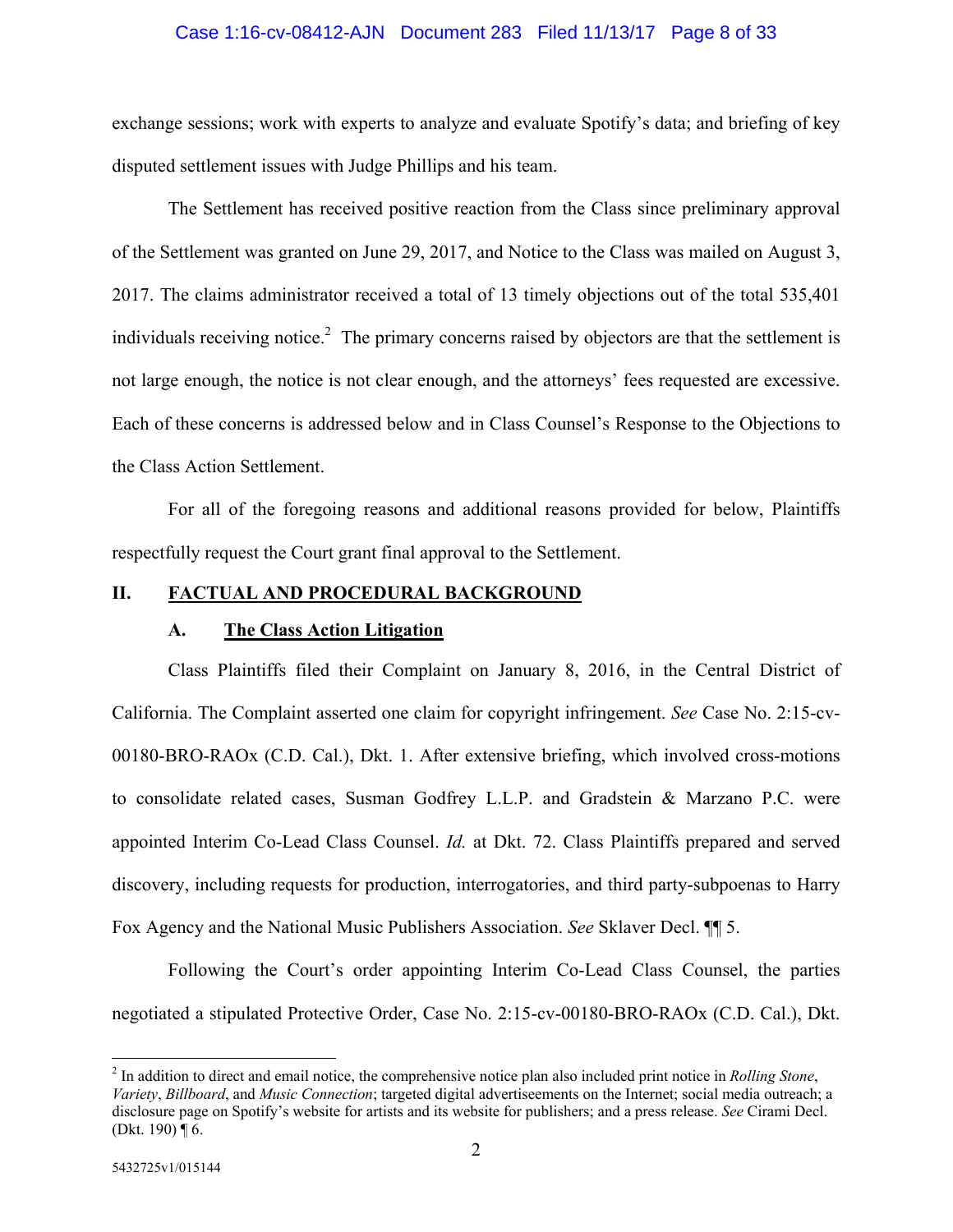### Case 1:16-cv-08412-AJN Document 283 Filed 11/13/17 Page 9 of 33

74, and Class Plaintiffs filed a Consolidated Class Action Complaint ("CAC"). The CAC named Ferrick, Pastorius, and G360 as Class Plaintiffs. After Class Plaintiffs filed their CAC, Spotify refiled its motion to strike class action allegations and motion to dismiss for lack of personal jurisdiction, or in the alternative, to transfer venue to the Southern District of New York. *Id.* at Dkts. 83, 84. After both motions were fully briefed, the Court transferred the case to the Southern District of New York. *Id.* at Dkt. 114. Spotify refiled its motion to strike class action allegations. Dkt. 148. After Class Plaintiffs filed their opposition to Spotify's motion to strike, the parties engaged in settlement discussions that ultimately resulted in the Settlement.

#### **B. Settlement Negotiations and Terms**

 The Settlement Agreement is the result of extensive arm's length negotiations between the parties, with the assistance of an experienced, highly-credentialed mediator, retired federal Judge Layn Phillips. The mediation process began in September 2016 and continued into May 2017. Sklaver Decl. ¶¶ 5, 6. The parties conducted two full-day, in-person mediation sessions with Judge Phillips on November 7, 2016, and January 11, 2017, and submitted multiple rounds of mediation briefing. *Id.* ¶ 5. Both in-person sessions were attended by counsel for Plaintiffs and counsel and a corporate representative for Spotify. *Id.* Significant data and information were exchanged and evaluated by Plaintiffs' counsel and their experts over many months, with ongoing mediation occurring by telephonic conference. *Id.* The Settlement terms were also negotiated during extensive telephone and email discussions. *Id.* A confidential short-form term sheet was negotiated in-person before Judge Phillips in Newport Beach, California on January 11, 2017. *Id.* ¶ 6. A long-form settlement agreement was heavily negotiated thereafter, with the parties participating in telephonic mediation sessions and submitting mediation briefs to Judge Phillips over disputed terms and issues. *Id.*  $\parallel$  5. Preparing the final the long-form settlement agreement took four months as the parties refined the terms and relief afforded the Class.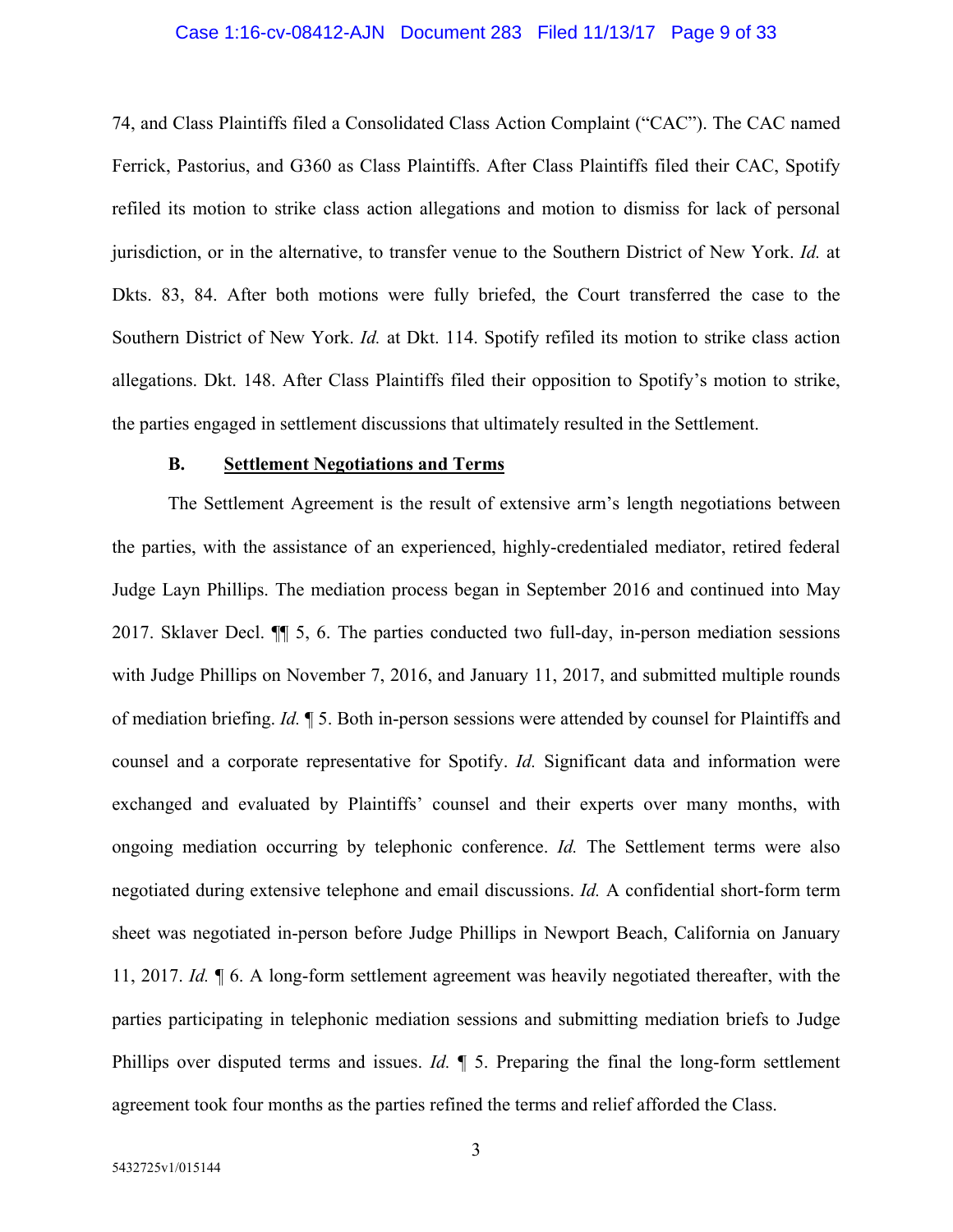Throughout the process, the settlement negotiations were conducted by qualified and experienced counsel on both sides at arm's length. *Id.* ¶ 13. Spotify provided extensive confirmatory discovery to Class Counsel, including data related to streaming of the compositions at issue. *Id.* Class Counsel was well informed of material facts, and retained knowledgeable and experienced experts to develop a thorough understanding of the information provided by Spotify. *Id.* The parties engaged in rigorous negotiations, including countless phone calls and in-person meetings to reach a final executable agreement. *Id.* ¶ 12.

## **1. Financial Relief to Class Members**

The Settlement provides the following substantial monetary benefits to the Class:

- A \$43.45 million immediate cash payment to compensate the Class for Spotify making available tracks embodying their composition for past streaming and/or limited download, with no reversion of the Settlement Fund to Spotify. Dkt. 176-3 (Settlement Agreement)  $\P$  3.1(a).
- Spotify's agreement to pay, over and above the Settlement Fund, all Settlement Administration Costs and Notice Costs, including Publication Notice, which the Settlement Administrator has estimated will cost more than \$1 million. *Id.* **¶** 9.1, 9.2.
- For each Claimant, Spotify will pay ongoing (future) composition royalties calculated at the statutory rate for all tracks identified by that Claimant valued at \$63.1 million. Dos Santo Decl., Ex. B ¶ 1.
- In addition, Spotify will reserve future royalties for all unmatched tracks and pay ongoing royalties whenever the claimant steps forward and provides proof of ownership—even if done long after the claims deadline. Moreover, to facilitate this process, Spotify will maintain a special website for at least five years after the Effective Date in order to assist class members in making claims for future royalty payments. Dkt. 176-3 (Settlement Agreement) ¶ 4.

## **2. Additional Relief to Class Members**

● Class Members will be able to submit claims online, using a searchable database of information about tracks that were made available on Spotify during the Class Period, including audio links to play these tracks that are currently on Spotify. To facilitate the submission of claims, certain fields on the claim form will auto-populate based on information submitted by the Class Member, and Class Members will be able to submit claims in bulk using a templated spreadsheet. *See* Declaration of Keith Bernstein, filed concurrently herewith ("Bernstein Decl.") ¶ 8.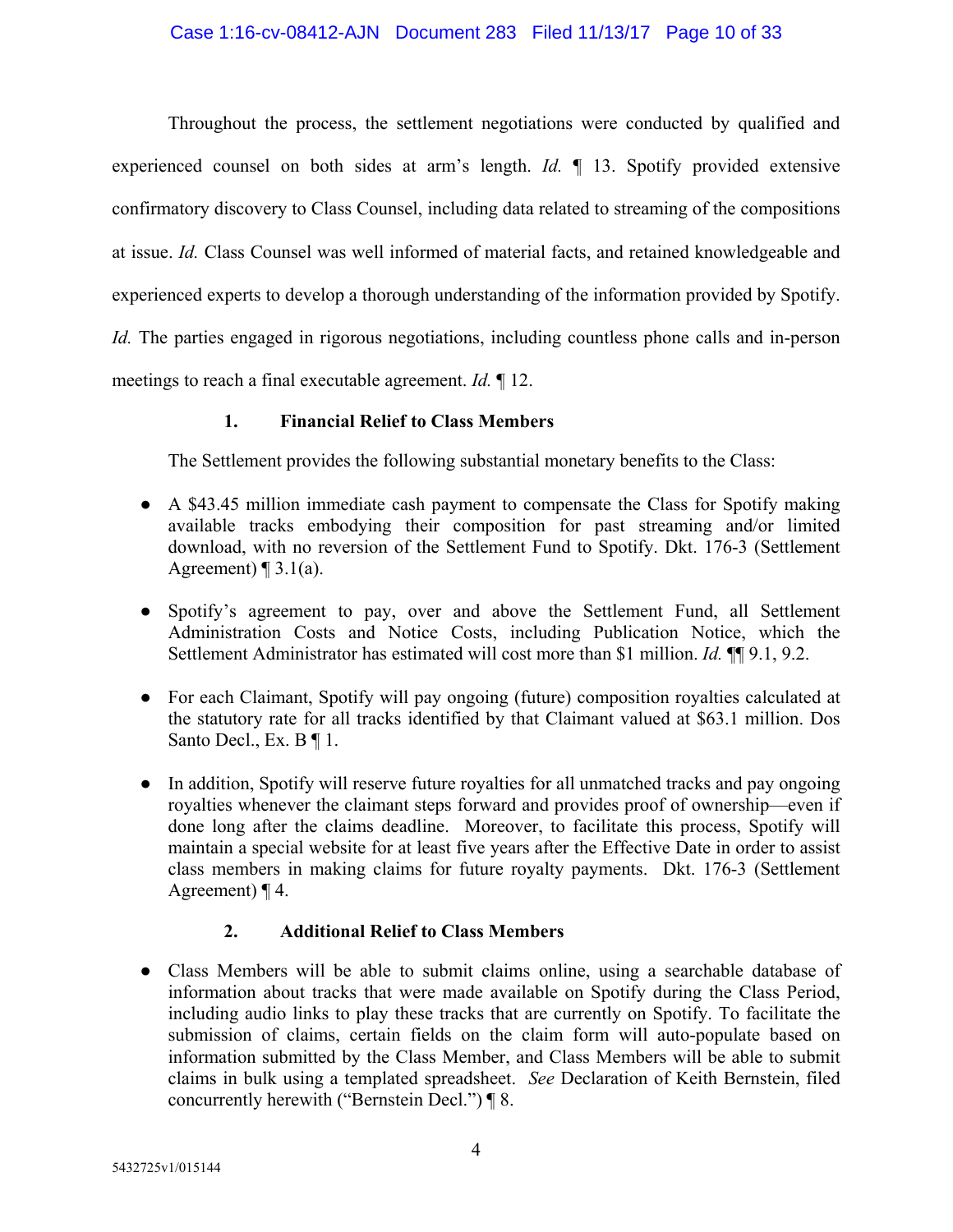- Class Members will have access to a third-party Settlement Claim Facilitator retained by Class Counsel –with expertise in identifying unmatched tracks to assist them in determining compositions underlying Spotify's tracks that are eligible for royalties and with submitting claims. Class Counsel has been working closely with the Settlement Claim Facilitator – Royalty Review Council – over the past months, preparing a searchable portal that will aid Class Members. Bernstein Decl. ¶¶ 6-8.
- Spotify will establish an audit procedure for Class Members to verify the accuracy of Spotify's royalty payments. Dkt. 176-3 (Settlement Agreement) ¶ 5.
- Spotify will collaborate with Class Plaintiffs to develop tools or processes to further facilitate the mechanical licensing of content on Spotify's service. *Id.* ¶ 6.
- Spotify will collaborate with other industry participants to improve the sharing of catalog and other data among publishers, labels, and online music services. *Id.* ¶ 7.
- Spotify will invest time and resources to initiate and support an industry-wide effort (to include representatives of composers, publishers, streaming services, labels, and others) with the goal of obtaining and digitizing all U.S. Copyright Office registration records for musical works registered before January 1, 1978, and making that information far more accessible to the Class. *Id.* ¶ 8.

The Settlement defines the Class as:

All persons or entities who own copyrights in one or more musical compositions (a) for which a certificate of registration has been issued or applied for on or before the Preliminary Approval Date; and (b) that was made available by Spotify for interactive streaming and/or limited downloads during the Class Period (December 28, 2012 through the Preliminary Approval Date) without a license.

Dkt. 176-3 ¶ 11.2.<sup>3</sup>

<sup>&</sup>lt;sup>3</sup> Excluded from the Class are (i) Spotify and its affiliates, employees, and counsel; (ii) federal, state, and local governmental entities; (iii) the Court; (iv) persons and entities who, in 2016, executed a Participating Publisher Pending and Unmatched Usage Agreement in connection with the Pending and Unmatched Usage Agreement, dated as of March 17, 2016, between Spotify and the National Music Publishers' Association, or any other person or entity who has agreed not to bring a claim against Spotify in this Action; and (v) any person or entity who has already provided Spotify with a release with respect to claims concerning musical compositions for which a certificate of registration has been issued or applied for, but the exclusion applies solely with respect to such released claims. *Id.* 

In exchange for the consideration provided, Plaintiffs and Class Members will release any and all rights, duties, obligations, claims, actions, causes of action, or liabilities, whether arising under local, state, federal, or foreign law, whether by Constitution, treaty, statute, regulation, rule, contract, common law, or equity, whether known or unknown, suspected or unsuspected, asserted or unasserted, foreseen or unforeseen, actual or contingent, liquidated or unliquidated, that were, could have been, or could ever be asserted as a consequence of Spotify's making a musical work that was ever available for interactive streaming and/or downloading without a valid license during the defined Class Period (between December 28, 2012 and the Preliminary Approval Date) available for interactive streaming and/or downloading without a valid license, including Spotify's marketing or promoting that fact, except for an action to enforce the Settlement Agreement. *Id.* ¶ 17.3.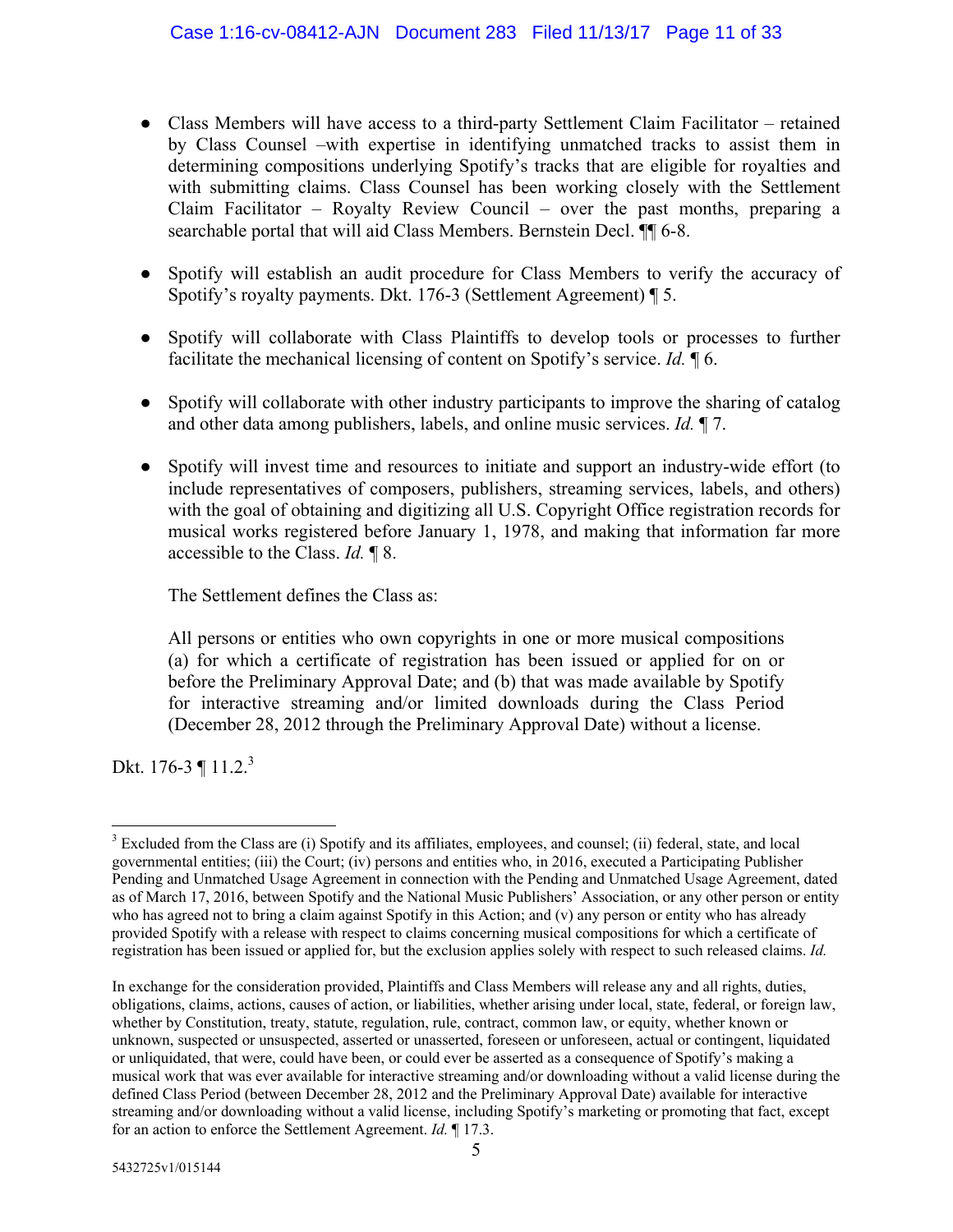### **3. Attorney's Fees, Costs, and Class Representative Incentive Awards**

The Settlement recognizes that Class Counsel may seek attorneys' fees and reimbursement of costs and expenses incurred in the prosecution of these actions, subject to approval of the Court. The Notice informed Class Members that Class Counsel may seek fees up to one-third of the cash portion of the settlement plus up to \$5 million that Spotify agreed to pay over and above the benefits provided to the class in cash and other relief, including the value of future royalty streams under Spotify's future royalty payment program, which would have equaled \$63.1 million. *See* dos Santos Decl., Ex. B ¶ 1. In a concurrently filed motion, Class Counsel seeks payment of a total of \$15.86 million in attorneys' fees from the Settlement Fund, representing 14% of the overall Settlement value or using a less-accepted and more conservative methodology, 25% of the cash fund, plus up to \$5 million in attorneys' fees Spotify agreed to pay in conjunction with the prospective relief provided by the Settlement.<sup>4</sup> Class Counsel also seek \$632,111.92 in unreimbursed expenses necessarily incurred in connection with the prosecution of this action, plus future such expenses, and incentive awards of up to \$25,000 for each of the named Plaintiffs.<sup>5</sup>

#### **4. Distribution Plan**

The Distribution Plan, as also set forth in the Notice, allocates funds to Class Members on a *pro rata* basis. The cash payment will be allocated as follows: Each Authorized Claimant shall receive a minimum guaranteed payment from the Net Settlement Fund. Authorized Claimants whose works have been streamed more than 100 times additionally shall receive a payment that shall be a percentage of the Net Settlement Fund remaining after deduction for the minimum guaranteed payments determined by dividing (i) the total number of streams (through the Preliminary Approval Date) for the Claimed Musical Works of the Authorized Claimant by

 $\frac{4}{(0.25 * $43,450,000.00) = $10,862,500.00 + $5,000,000.00 = $15,862,500.00}$ 

<sup>&</sup>lt;sup>5</sup> The limited objections to these terms are addressed in detail below.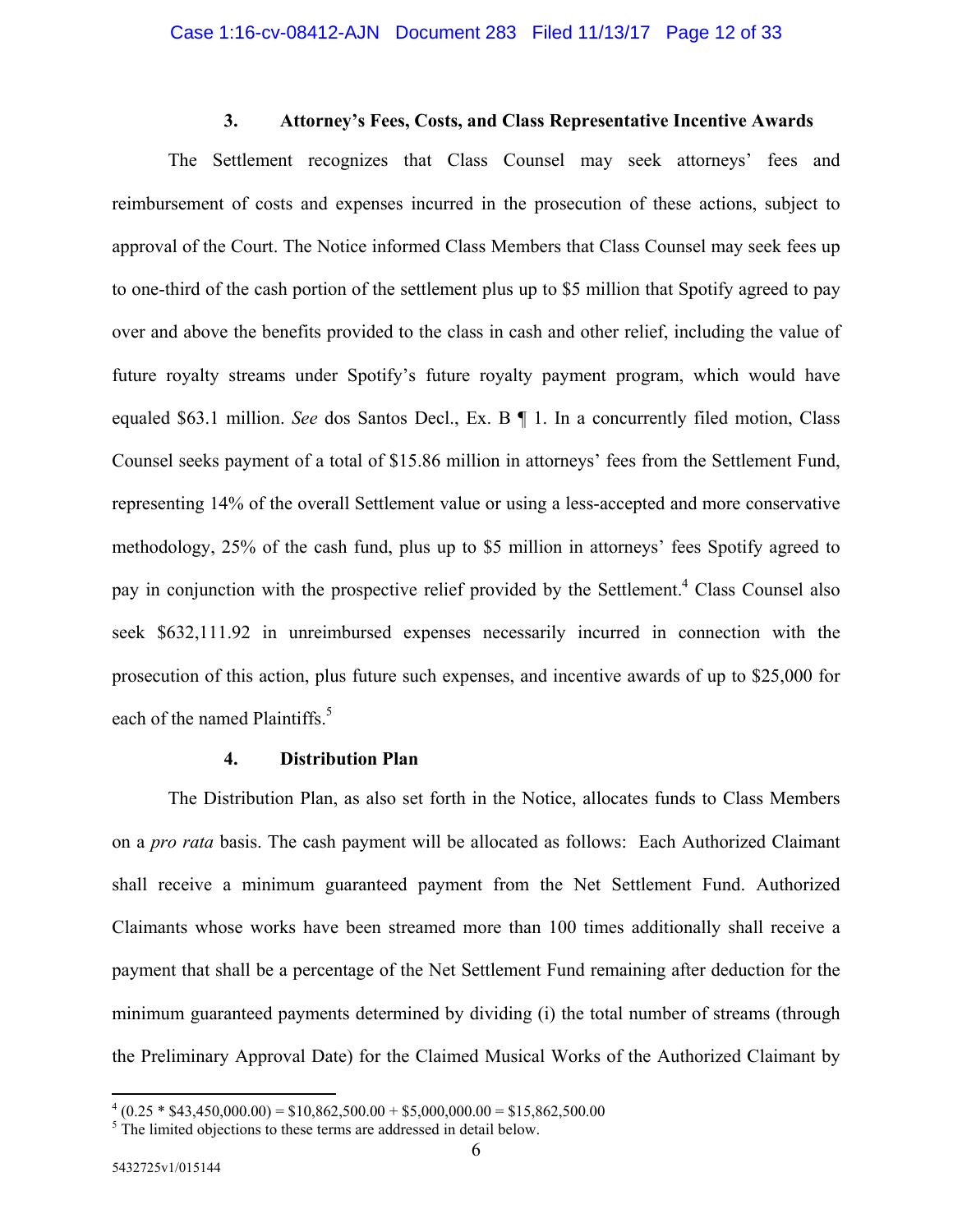### Case 1:16-cv-08412-AJN Document 283 Filed 11/13/17 Page 13 of 33

(ii) the total number of streams (through the Preliminary Approval Date) for all Claimed Musical Works identified by all Authorized Claimants. In the event that an Authorized Claimant is a partial owner of the copyright for a particular Claimed Musical Work, the number of streams for that Musical Work shall be discounted in accordance with that Authorized Claimant's ownership share. Dkt. 176-3 ¶ 3.5(a). None of the money from the Settlement Fund shall revert to Spotify.

## **C. Preliminary Approval and Notice to the Class**

On June 28, 2017, the Court entered an order conditionally certifying the Settlement Class, naming Susman Godfrey L.L.P. and Gradstein & Marzano, P.C. as counsel for the Settlement Class, naming Plaintiffs as representatives of the Class, and preliminarily approving the settlement with Defendants. Dkt. 177 at ¶¶ 2-3, 7, 10. The Court also appointed Garden City Group LLC ("GCG") to serve as the Settlement Administrator, approved the proposed Notice Program, and set a final approval hearing for December 1, 2017. *Id*. at ¶¶ 12, 18, 22. The Notice was mailed to the persons and entities identified in the U.S. Copyright Office Records on August 3, 2017. *See* Cirami Decl. (Dkt. 190) ¶ 9.6

### **III. ARGUMENT**

## **A. Final Approval of the Class Action Settlement is Appropriate**

The settlement of complex litigation is strongly favored. The Second Circuit is "mindful of the strong judicial policy in favor of settlements, particularly in the class action context. The compromise of complex litigation is encouraged by the courts and favored by public policy." *Wal-Mart Stores, Inc. v. Visa U.S.A., Inc.*, 396 F.3d 96, 116-17 (2d Cir. 2005) ("*Wal-Mart*") (internal quotation marks and citation omitted).<sup>7</sup> "In exercising this discretion, courts should give

 $\overline{a}$ 

<sup>6</sup> It was also emailed to the persons and entities identified in the U.S. Copyright Office Records. *Id.* ¶ 13. Further, the comprehensive notice plan also included print notice in *Rolling Stone*, *Variety*, *Billboard*, and *Music Connection*; targeted digital advertisements on the Internet; social media outreach; a disclosure page on Spotify's website for artists; and a press release. *See id.*  $\P$  6.<br><sup>7</sup> *See also In re Prudential Sec. Inc. Ltd. P'ships Litig.*, 163 F.R.D. 200, 209 (S.D.N.Y. 1995) ("It is well established

that there is an overriding public interest in settling and quieting litigation, and this is particularly true in class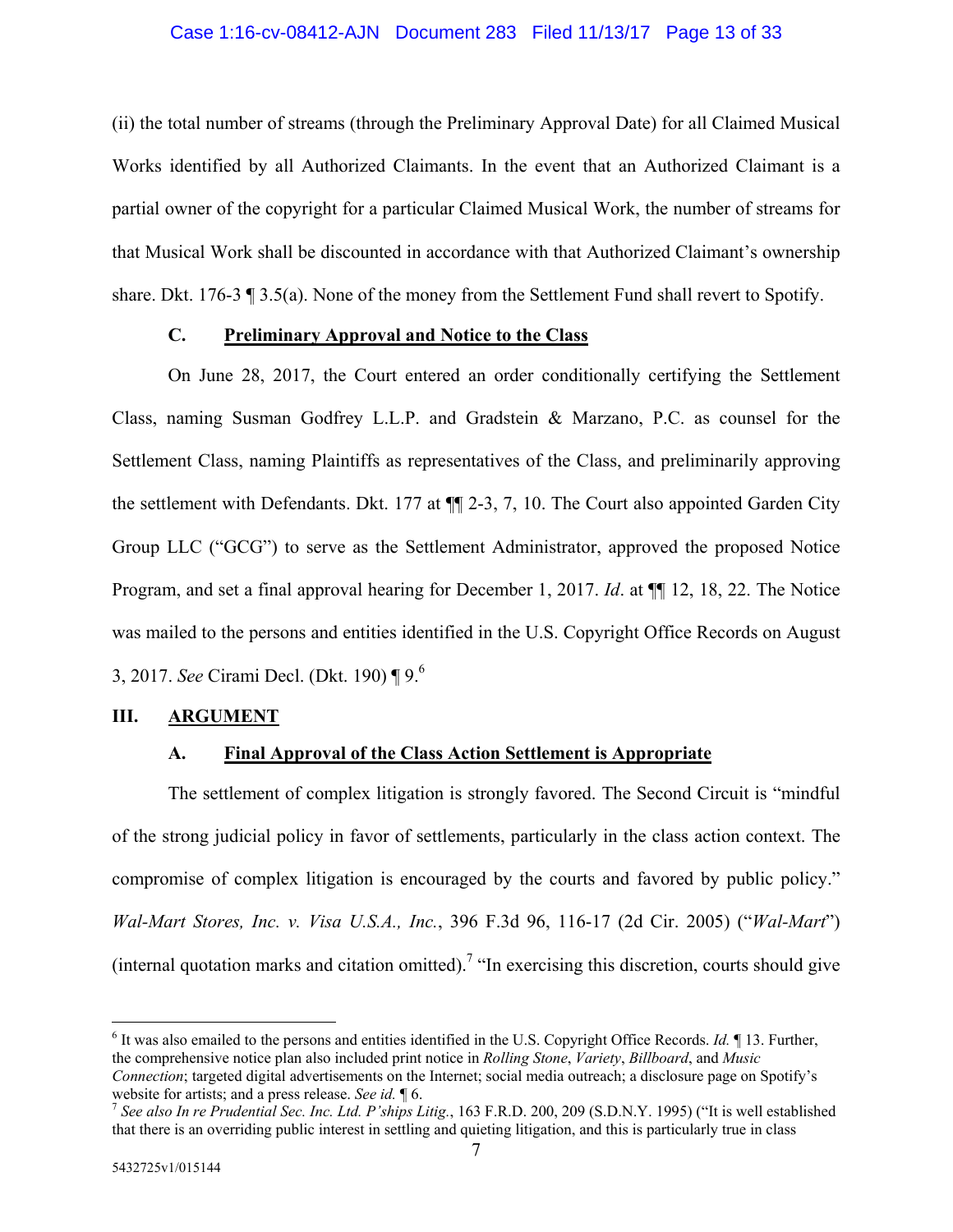### Case 1:16-cv-08412-AJN Document 283 Filed 11/13/17 Page 14 of 33

proper deference to the private consensual decision of the parties." *Clark v. Ecolab, Inc.*, Nos. 07 Civ. 8623, 04 Civ. 4488, 06 Civ. 5672 (PAC), 2009 WL 6615729, at \*3 (S.D.N.Y. Nov. 27, 2009) (internal quotation marks omitted). "In evaluating the settlement, the Court should keep in mind the unique ability of class and defense counsel to assess the potential risks and rewards of litigation . . . ." *Id.* (internal quotation marks omitted).

A court may approve a class settlement if it is "fair, adequate, and reasonable, and not a product of collusion." *In re Air Cargo Shipping Servs. Antitrust Litig.*, No. 06-MD-1775 (JG) (VVP), 2012 WL 3138596, at \*4 (E.D.N.Y. Aug. 2, 2012) (quoting *Joel A. v. Giuliani*, 218 F.3d 132, 138 (2d Cir. 2000)). This evaluation requires the court to consider "both the settlement's terms and the negotiating process leading to settlement." *Wal-Mart*, 396 F.3d at 116. For the negotiating process, "[s]o long as the integrity of the arm's length negotiation process is preserved . . . a strong initial presumption of fairness attaches to the proposed settlement." *In re PaineWebber Ltd. P'ships Litig.*, 171 F.R.D. 104, 125 (S.D.N.Y. 1997), *aff'd*, 117 F.3d 721 (2d Cir. 1997). For approval of the settlement's terms, recognizing that a settlement represents an exercise of judgment by the negotiating parties, the Second Circuit has held that a court should not give "rubber stamp approval" to a proposed settlement, but has recognized it can "stop short of the detailed and thorough investigation that it would undertake if it were actually trying the case." *Detroit v. Grinnell Corp.*, 495 F.2d 448, 462 (2d Cir. 1974).8

In addition to a presumption of fairness that attaches to a settlement reached as a result of arm's-length negotiations, the Second Circuit has identified nine factors for a court to consider in making a Rule 23(e) fairness determination:

actions."). The approval of a class action settlement is a matter of discretion for the trial court. *See Maywalt v. Parker & Parsley Petroleum Co.*, 67 F.3d 1072, 1079 (2d Cir. 1995).

<sup>8</sup> *See also In re Veeco Instruments Inc. Sec. Litig.*, No. 05 MDL 01695 (CM), 2007 WL 4115809, at \*5 (S.D.N.Y. Nov. 7, 2007).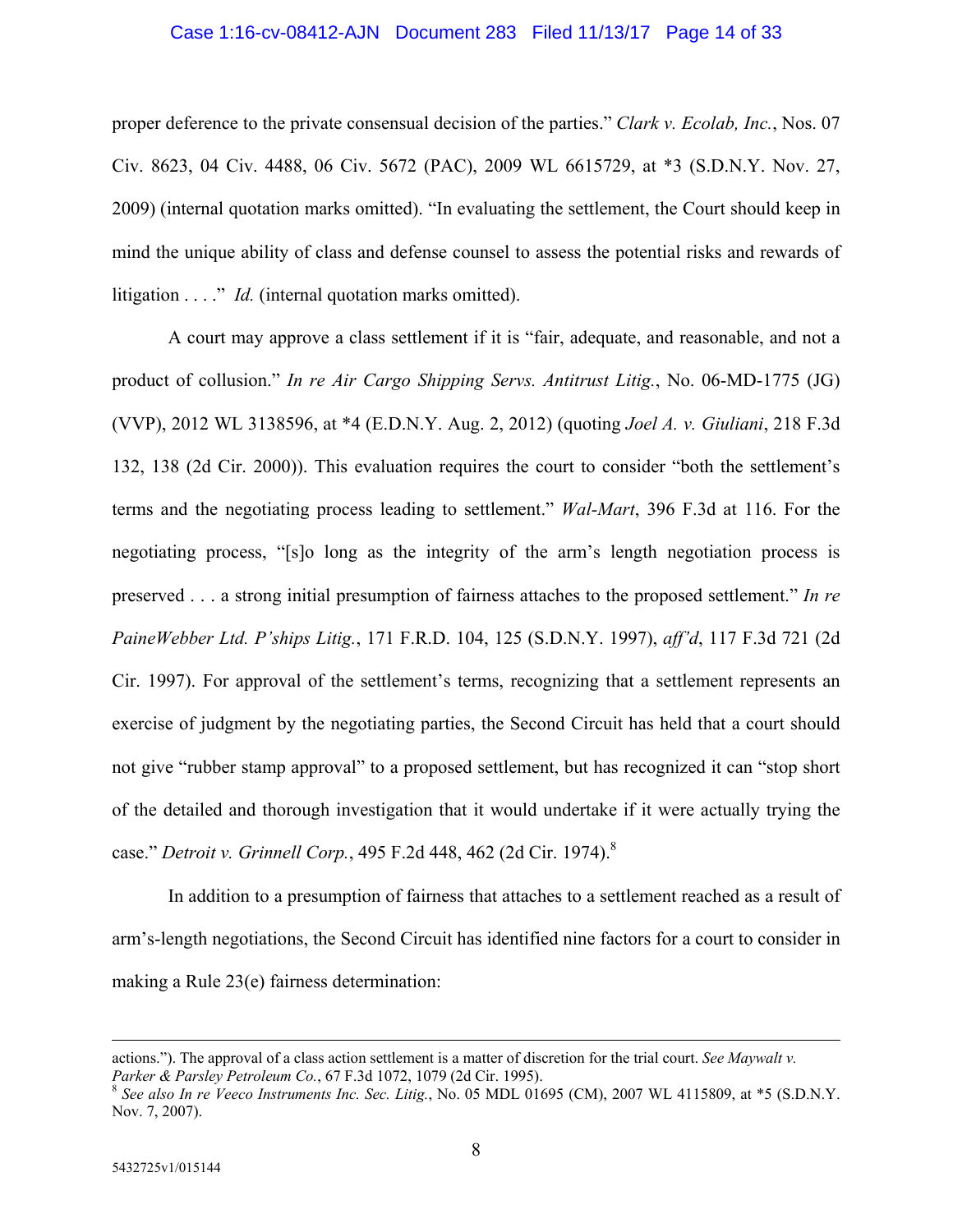(1) the complexity, expense and likely duration of the litigation  $\dots$ ; (2) the reaction of the class to the settlement  $\ldots$ ; (3) the stage of the proceedings and the amount of discovery completed  $\dots$ ; (4) the risks of establishing liability  $\dots$ ; (5) the risks of establishing damages . . . ; (6) the risks of maintaining the class action through the trial  $\ldots$ ; (7) the ability of the defendants to withstand a greater judgment . . . ; (8) the range of reasonableness of the settlement fund in light of the best possible recovery  $\ldots$ ; [and] (9) the range of reasonableness of the settlement fund to a possible recovery in light of all the attendant risks of litigation . . . .

*Grinnell*, 495 F.2d at 463. In applying these factors, "not every factor must weigh in favor of the settlement, but rather the court should consider the totality of these factors in light of the particular circumstances." *In re Telik, Inc. Sec. Litig.*, 576 F. Supp. 2d 570, 575 (S.D.N.Y. 2008) (internal quotation marks omitted).

## **B. The Proposed Class Action Settlement is Procedurally Fair**

The Settlement is entitled to an initial presumption of fairness and adequacy because it was reached by experienced, fully-informed counsel after extensive arm's-length negotiations. *See Shapiro v. JPMorgan Chase & Co.*, Nos. 11 Civ. 8831(CM)(MHD), 11 Civ. 7961(CM), 2014 WL 1224666, at \*7 (S.D.N.Y. Mar. 24, 2014). Counsel on both sides are well-versed in copyright and class action litigation. The terms of the Settlement were vigorously negotiated, and included two mediation sessions before a highly experienced mediator in Newport Beach, California, all attended by Class Counsel and counsel and a corporate representative for Spotify; as well as numerous telephone calls, in-person meetings, emails and briefing on substantive provisions. Sklaver Decl. ¶ 5. The discussions culminated in an executed confidential term sheet after Class Counsel participated in comprehensive settlement negotiations, which included the exchange of tens of millions of rows of Spotify's data and substantial work on the part of experts on both sides to evaluate the potential settlement value of the case. *Id*. *See In re Citigroup Inc. Sec. Litig.*, 965 F. Supp. 2d 369, 387 (S.D.N.Y. 2013) (granting final approval where parties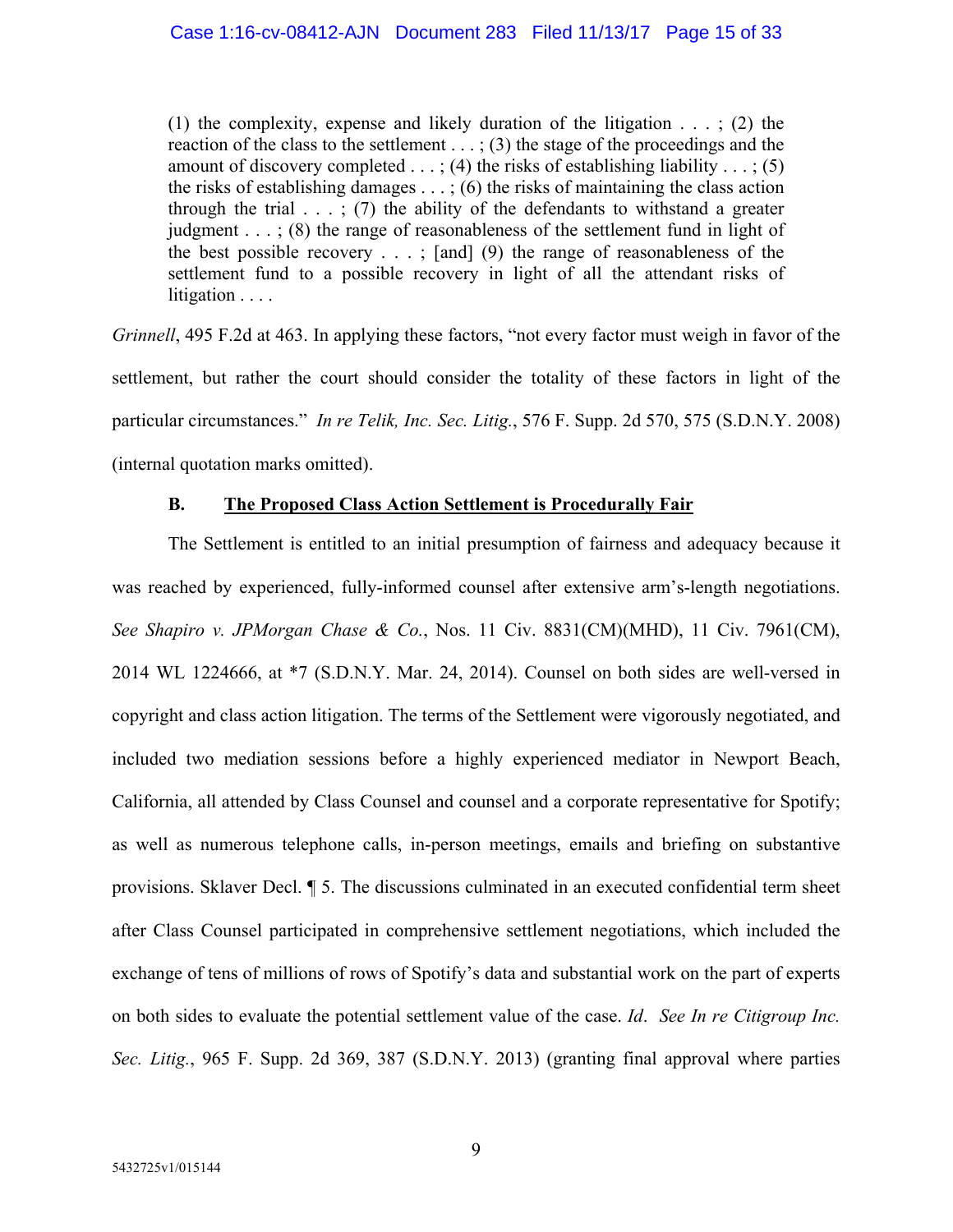### Case 1:16-cv-08412-AJN Document 283 Filed 11/13/17 Page 16 of 33

participated in two mediation sessions with Judge Phillips).<sup>9</sup> The above facts establish that the Settlement is procedurally fair.<sup>10</sup>

## **C. The Proposed Class Action Settlement Is Substantively Fair:** *Grinnell Factors*

Evaluation of this settlement under the *Grinnell* factors supports final approval.

### **1. Complexity, Expense, and Likely Duration of the Litigation (***Grinnell* **Factor 1)**

The first factor, which addresses "the complexity, expense and likely duration of the litigation," strongly supports approval. *Grinnell*, 495 F.2d at 463. The litigation was indisputably complex, and involves novel issues regarding the application of the copyright laws to an emerging industry, and a sharp dispute as to whether the Class could be certified as a litigation class. By reaching a favorable settlement prior to dispositive motions or trial, Class Plaintiffs seek to avoid significant expense and delay, and instead ensure a favorable recovery for the Class as soon as possible, and without the need to incur millions of dollars in expert costs and other litigation expenses that would deplete the Settlement Fund if a settlement were reached later. "Most class actions are inherently complex and settlement avoids the costs, delays and multitude of other problems associated with them." *In re Austrian & German Bank Holocaust Litig*., 80 F. Supp. 2d 164, 174 (S.D.N.Y. 2000), *aff'd sub. nom. D'Amato v. Deutsche Bank*, 236 F.3d 78 (2d Cir. 2001). These complex claims were bitterly fought, as reflected in the defenses to damages and class certification outlined by Spotify in its motion to strike.

 $\overline{a}$ 9 *See also Athale v. Sinotech Energy Ltd.*, No. 11 CIV. 05831 (AJN), 2013 WL 11310686, at \*3 (S.D.N.Y. Sept. 4, 2013) (The presumption that the settlement is fair, reasonable, and adequate, applies to this case where the Settlement was reached after two years of litigation and extensive investigation, involved the use of an experienced mediator (Judge Weinstein) in negotiating settlement, and all parties were represented throughout by experienced counsel."); *Kelen v. World Fin. Network Nat. Bank*, 302 F.R.D. 56, 68 (S.D.N.Y. 2014). The extensive participation of an experienced mediator "reinforces that the Settlement Agreement is non-collusive." *Johnson*, 2011 WL 1872405, at \*1; *see also D'Amato v. Deutsche Bank*, 236 F.3d 78, 85 (2d Cir. 2001) ("[A] mediator's involvement . . . helps to ensure that the proceedings were free of collusion and undue pressure.").

<sup>10</sup> *See McReynolds v. Richards–Cantave*, 588 F.3d 790, 803 (2d Cir. 2009) (There is a "presumption of fairness, reasonableness, and adequacy as to the settlement where a class settlement is reached in arm's-length negotiations between experienced, capable counsel after meaningful discovery" (alteration and internal quotation marks omitted)).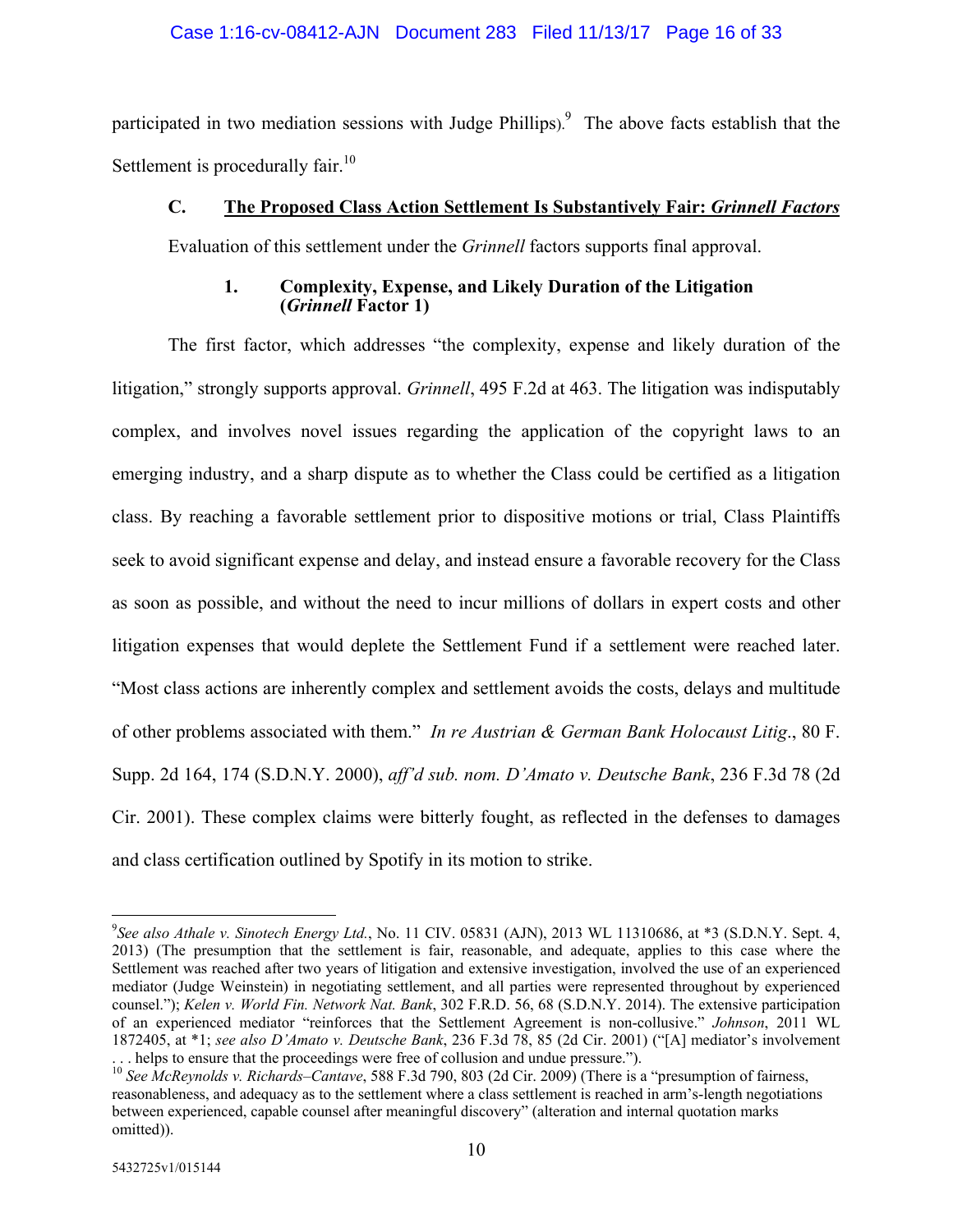### Case 1:16-cv-08412-AJN Document 283 Filed 11/13/17 Page 17 of 33

The Settlement also ends future litigation and uncertainty. Even if the Class could recover a judgment at trial and survive any decertification challenges, post-verdict and appellate litigation may have lasted for years. *See Strougo v. Bassini*, 258 F. Supp. 2d 254, 261 (S.D.N.Y. 2003) ("[t]he potential for this litigation to result in great expense and to continue for a long time suggest that settlement is in the best interests of the Class").<sup>11</sup> Thus, this factor weighs strongly in favor of approval of the Settlement.

### **2. Reaction of the Class to Settlement (***Grinnell* **Factor 2)**

The second factor, the "reaction of the class to the settlement," strongly supports approval. *Grinnell*, 495 F.2d at 463; *see, e.g.*, *In re FLAG Telecom*, 2010 WL 4537550, at \*16. The reaction of the class to a settlement "is considered perhaps 'the most significant factor to be weighed in considering its adequacy.'" *Veeco*, 2007 WL 4115809, at \*7 (citation omitted).

Here, pursuant to the Preliminary Approval Order, a total of 535,401 copies of the Notice were mailed or emailed to potential Class Members. Cirami Decl. (Dkt. 190)  $\P 5$ .<sup>12</sup> After the initial mailing and emailing of 535,401 Notices to potential Class Members, GCG continued to investigate and update addresses. Cirami Decl. (Dkt. 190) ¶¶ 9-10. Before and after mailing, GCG has conducted and will continue to conduct an advanced address search and promptly remail any undeliverable mail pieces where a new address can be located. *Id.* at ¶ 10.

Class Members were given until September 12, 2017, to object to or exclude themselves from the Settlement. Cirami Decl. (Dkt. 190), Ex. C. The deadline to object or request exclusion from the Class has passed, and the Court received a total of 13 timely objections out of the total

<u>.</u>

<sup>&</sup>lt;sup>11</sup> See also Prudential, 163 F.R.D. at 210 ("[I]t may be preferable to take the bird in the hand instead of the prospective flock in the bush." (internal quotation marks omitted)); *In re Sony SXRD Rear Projection Television Class Action Litig*., No. 06 Civ. 5173 (RPP), 2008 WL 1956267, at \*6 (S.D.N.Y. May 1, 2008) ("the complexity, expense and likely duration of the litigation going forward weigh in favor of approval of the Settlement. . . . Not only would Plaintiffs spend substantial sums in litigating this case through trial and appeals, it could be years before class members saw any recovery, if at all.").

<sup>12</sup> The Notice Plan also included print notice in *Rolling Stone*, *Billboard*, *Music Connection* and *Variety*; targeted digital advertisements on the Internet; social media outreach; a press release; a settlement website; a toll-free information number; and a disclosure on a Spotify's webpage for arists. *Id.* at ¶ 6.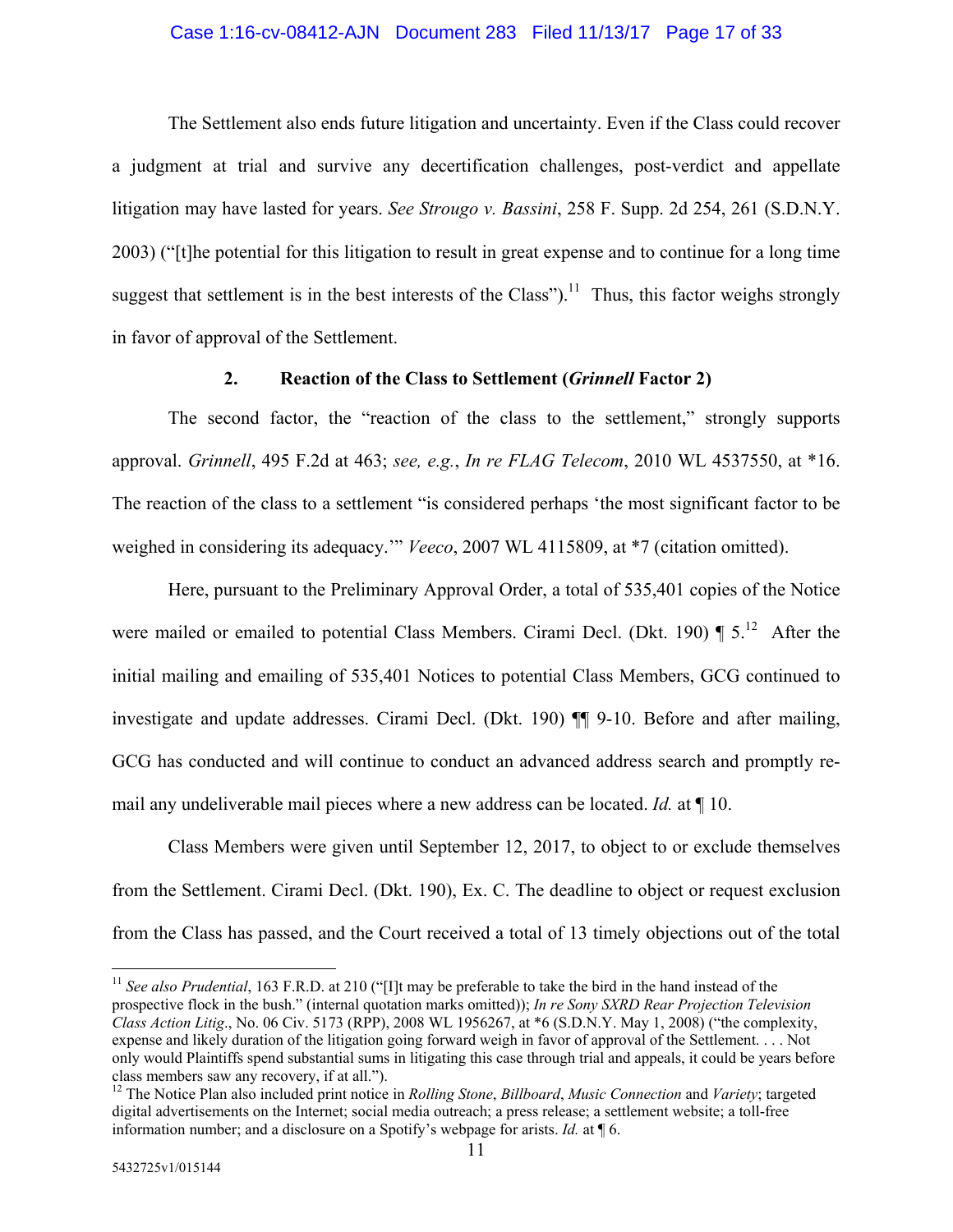## Case 1:16-cv-08412-AJN Document 283 Filed 11/13/17 Page 18 of 33

535,401 individuals and entities to which notice was mailed or emailed. Cirami Supplemental Declaration ("Cirami Supp. Decl"), ¶ 21. The objections were predominantly in three areas: dissatisfaction with the immediate cash payment of the Settlement Fund; a purportedly ambiguous notice was not clear; and excessive attorneys' fees. While the objections are addressed in brief below, they are discussed in more detail in Plaintiffs' Response to Objections to Class Action Settlement Agreement, which is incorporated by reference.

### a. Cash Payment of Settlement Fund not Large Enough

Four Objectors claim the payment from Spotify should be greater. Dkts. 183, 184, 208, 211. But none of the objectors evaluated the Settlement Fund as a while – instead, they evaluated the Net Settlement Fund, which does not account for the value of the future royalty payment program (valued at \$63.1 million) and additional non-monetary relief. This is contrary to the law of this Circuit. *See In re Merrill Lynch & Co., Inc. Research Reports Sec. Litig.,* 246 F.R.D. 156, 168 (S.D.N.Y.2007) (finding that "conclusory statements are not sufficient to weigh against approval of the Settlement as fair and reasonable"). Indeed, when combining the immediate cash payment and the future royalty payment program, the cash value of the settlement is \$112.55 million, an excellent result for the Class.

### b. Unclear Notice

Certain Objectors also contend that the Notice is unclear or ambiguous. But the provisions referenced by Objectors are undoubtedly clear. For example, Hellouin objected on the basis that the notices did not provide streaming counts and other information needed for class members to calculate their payment from the settlement fund. *See* Dkt. 218, Settlement Agreement (Dkt. 176-3 at  $\P$  3.5(a)). But it would be impossible for Class Counsel to know that information prior to the submission of claim forms.

12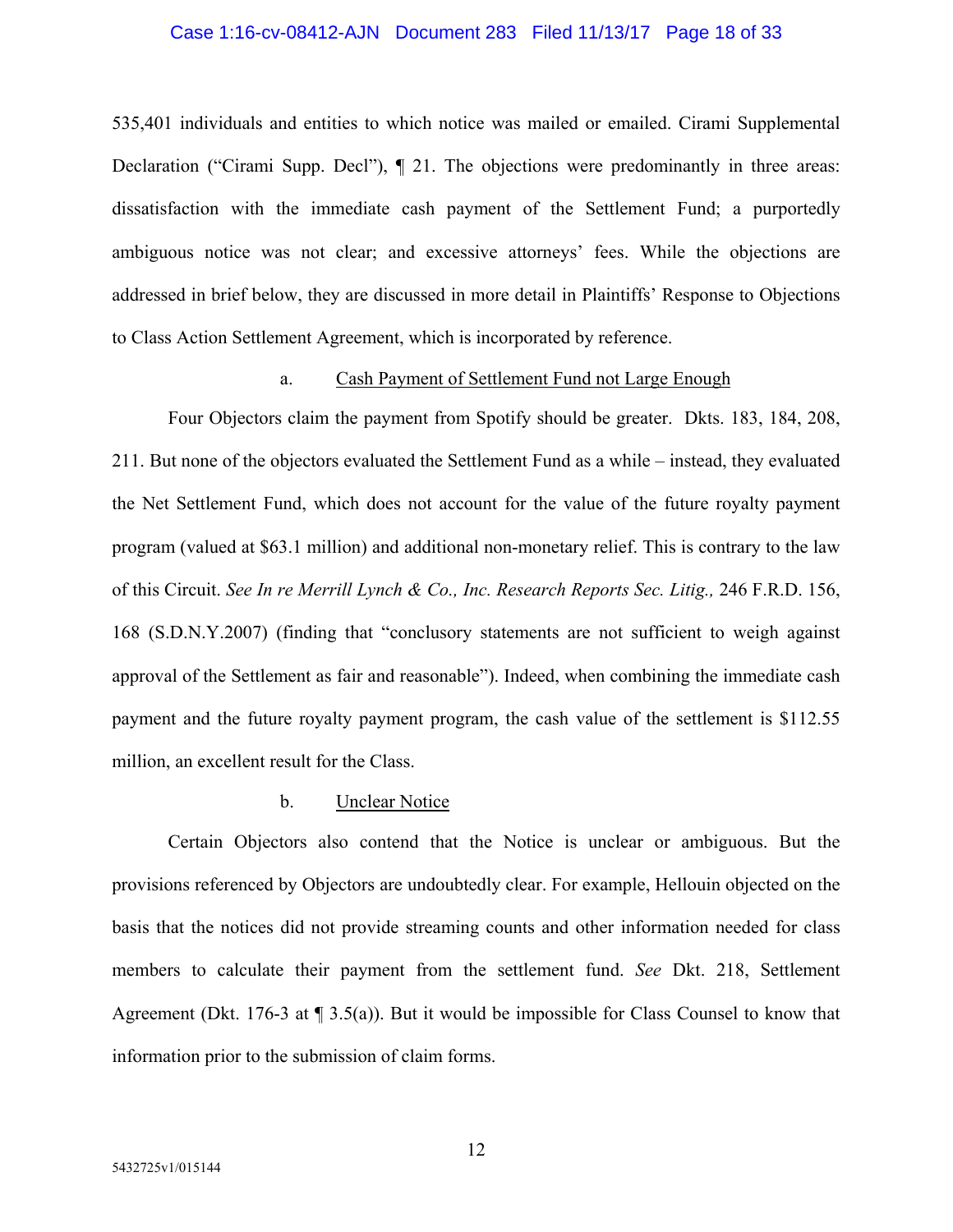## c. Excessive Attorneys' Fees

As with valuation of the Settlement, Objectors are improperly focused on the Net Settlement Fund without considering the other relief from the Settlement, which has significant monetary value. Additionally, the Objectors all base their objection on the erroneous belief that Class Counsel are seeking 33% of the Net Settlement Fund, plus an additional \$5 million in fees, which would be a \$19.48 million fee request.<sup>13</sup> Class Counsel is seeking far less, \$15.86 million. Further, to the extent Objectors suggest it is improper for \$5 million to be earmarked for Class Counsel as compensation for the future royalty payment program, other courts have approved of similar financial structures. *See, e.g., Fleisher v. Phoenix Life Ins. Co.*, Civil Action No. 11-cv-8405 (CM) (S.D.N.Y. Sept. 9, 2015) (granting final approval where the parties had agreed defendant would pay an additional  $$6$  million in conjunction with non-monetary relief).<sup>14</sup>

d. Miscellaneous Objections

The remaining objections similarly have no merit:

- Wixen's objection that the settlement was reached as the result of "collusion," is belied by the extensive settlement discussions with a highly regarded settlement judge, chronicled elsewhere in this motion.
- Wixen also claims it is unfair to Class Members to have to submit copyright registration numbers in conjunction with their claims. But copyright registration numbers are required for individuals to litigate claims pertaining to their copryrights. *See Calloway v. The Marvel Entertainment Group,* 1983 Copyright L.Dec. (CCH) ¶ 25,570, 1983 WL 1141 (S.D.N.Y. 1983) (dismissing complaint which failed to state copyright registration numbers and alleged dates of infringement).
- Wixen contends that it is overly burdensome to require class members to submit copyright numbers for copyrights registered pre-1978. Wixen overlooks the fact that one of the benefits conferred by the Settlement is to make it much easier for these class members to obtain copyright registration numbers for pre-1978 works. Spotify will

<sup>-</sup> $^{13}$  33% of \$43.45 million = \$14.48 million. \$14.48 million + \$5 million in fees = \$19.48 million.

<sup>&</sup>lt;sup>14</sup> See also In re Ins. Brokerage Antitrust Litig., 579 F.3d 241, 283-84 (3d Cir. 2009) ("It was reasonable to include the \$29,950,000 amount [that was provided in a separate fund] in the calculation of the settlement value created by Class Counsel in order to determine the percentage of the total recovery that the fee constitutes because in the typical common fund case, class counsel would be awarded a percentage of the fund and the balance would be available for the class members (e.g., defendants agree to pay \$ 100,000,000 to a common fund, but class counsel is awarded 25% of the settlement value, leaving only \$ 75,000,000 for the class.")).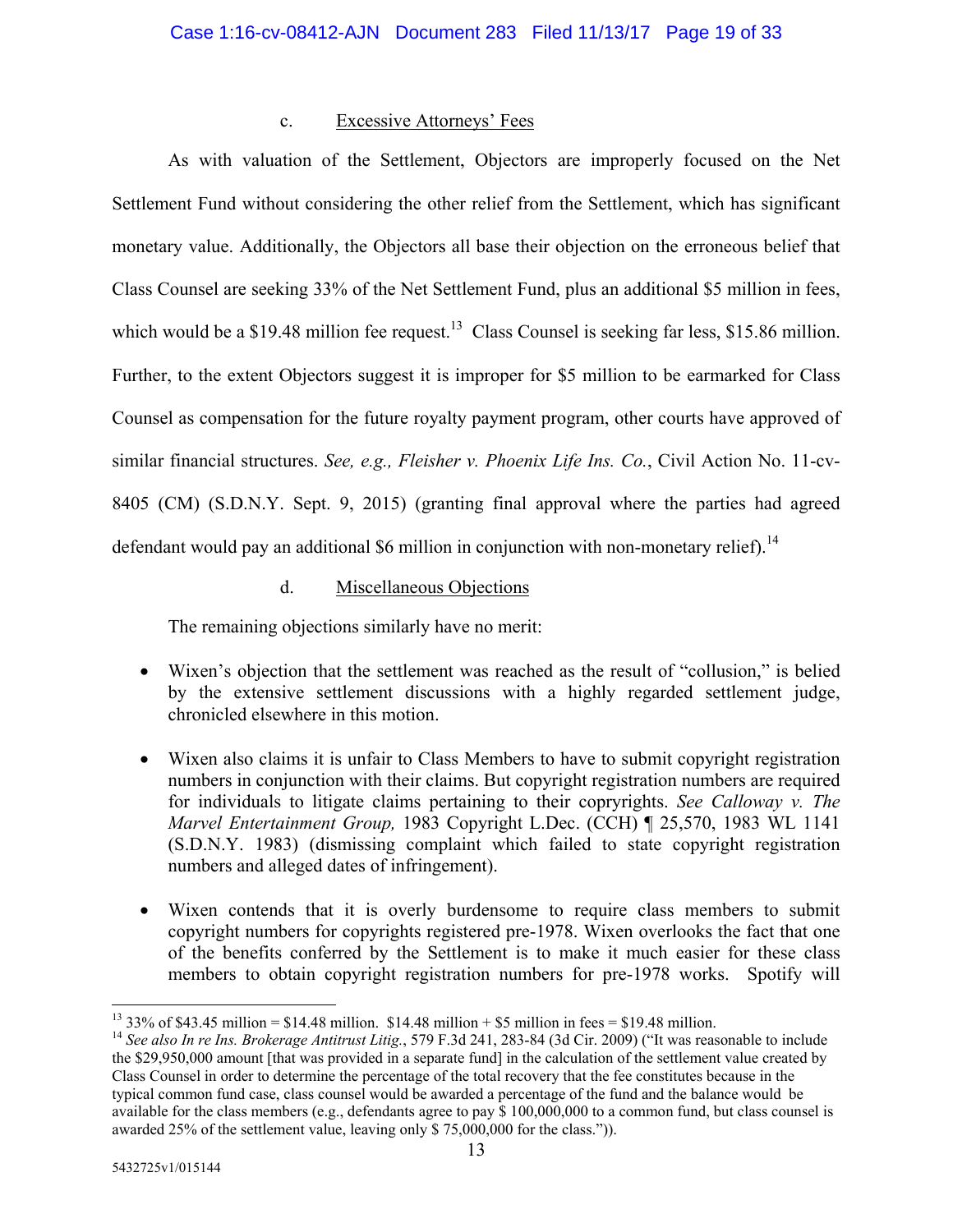invest time and resources to initiate and support an industry-wide effort (to include representatives of composers, publishers, streaming services, labels, and others) with the goal of obtaining and digitizing all U.S. Copyright Office registration records for musical works registered before January 1, 1978, and making that information far more accessible to the Class. Dkt. 176-3 at ¶ 7.2. For purposes of the claims administration process, individuals and entities can consult their own records or use services like archive.org in order to locate any copyright registration numbers.

- Wixen complains that the Settlement Agreement is unfair because it does not permit agents or delegates to file requests for exclusion on behalf of their clients. But this approach is consistent with what is required under copyright law. *See Hutson v. Notorious B.I.G., LLC*, 2015 WL 9450623, at \*3 (S.D.N.Y. Dec. 22, 2015) (plaintiff must be "the legal or beneficial owner of an exclusive right under a valid copyright at the time of the alleged infringement" to have standing to sue).
- Wixen claims it is unfair to force settlement class members to license their works going forward. But the fact that the Settlement provides a mechanism for ensuring that members of the Class will receive the future royalties they are owed is a substantial **benefit** of the settlement, not a reason for faulting it. After all, plaintiffs brought this case to ensure that members of the Class would be paid the royalties they are owed. In any event, any member of the Class who for some reason was not interested in obtaining future royalties based on Spotify's use of their songs could have chosen to opt out of the Class.
- Some objections dealt with relief that is already forthcoming, such as a detailed table explaining costs incurred by counsel and the ability to submit claim forms.
- Other objections are sufficiently lacking in detail and explanation to justify any action on part of the Court. Claims that objectors do not want Spotify playing their music, want Spotify to put its playlist online, and don't want to pay for audit rights fail to explain why such objections are material. Similarly, claims that the release was too broad are insufficient where the objector failed to describe how the release should be narrowed and what components of the current release were too broad.
	- e. Standing

Wixen filed objections on behalf of 510 individuals or entities purportedly represented by

Wixen.<sup>15</sup> The propriety of Wixen's objections is discussed in detail in the Omnibus Response to

Objections to Plaintiffs' Motion for Final Approval, which is incorporated by reference, as there

 $\overline{a}$ <sup>15</sup> There is a dispute as to whether Wixen Music Publishing, Inc. ("Wixen"), an independent music licensing administration company based in Calabasas, California, properly excluded its clients from the Class.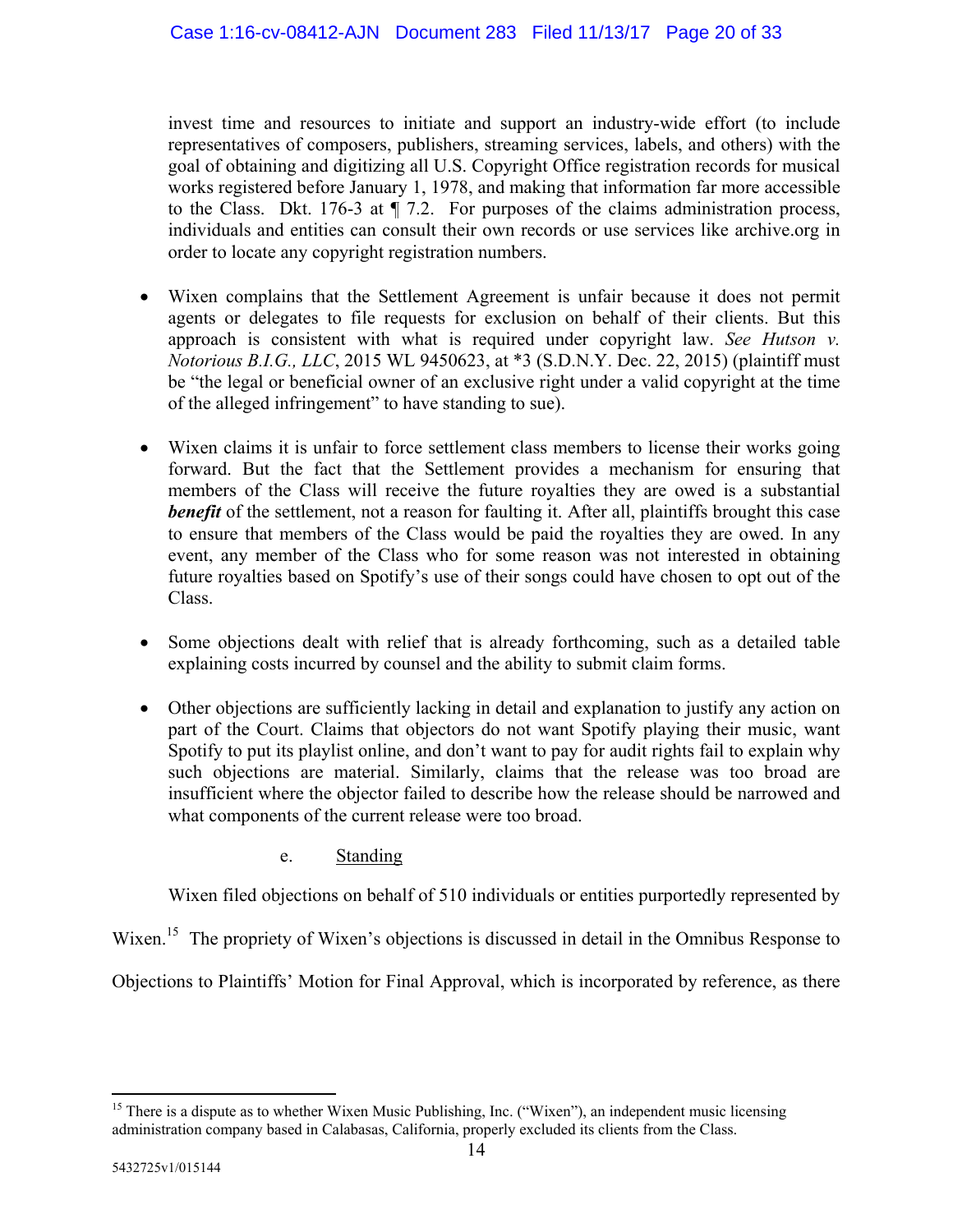is no evidence that Wixen had authority to file objections in the names of its clients.16

The overwhelming response of Class Members in favor of the Settlement, as evidenced by the limited number of objections, strongly weighs in favor of approval. "The fact that the vast majority of class members neither objected nor opted out is a strong indication" of fairness. *Wright v. Stern,* 553 F.Supp.2d 337, 344-45 (S.D.N.Y. 2008) (approving settlement where 13 out of 3,500 class members objected and 3 opted out).<sup>17</sup>

## **3. Stage of the Proceedings and Amount of Discovery Completed (***Grinnell* **Factor 3)**

The third *Grinnell* factor, which addresses "the stage of the proceedings and the amount of discovery completed," also strongly supports approval of the Settlement. *Grinnell*, 495 F.2d at 463. When courts "look [] to the stage of the proceedings and the amount of discovery completed" under the third *Grinnell* factor, they "focus[] on whether the plaintiffs obtained sufficient information through discovery to properly evaluate their case and to assess the adequacy of any settlement proposal." *In re Advanced Battery Techs.*, *Inc*. *Sec*. *Litig*., No. 11 Civ. 2279 (CM), 2014 WL 1243799, at \*6 (S.D.N.Y. Mar. 24, 2014) (internal quotation marks omitted); *see also Visa*, 396 F.3d at 118.

 $\overline{a}$ 

<sup>&</sup>lt;sup>16</sup> But even assuming those objections were valid, the fact that a group of Class Members represented by the same counsel purportedly objected to the settlement does not stand in the way of the "silent majority's" right to recover. *In re Lloyd's American Trust Fund Litig.,* No. 96 Civ. 1262, 2002 WL 31663577, at \*24 (S.D.N.Y. Nov. 26, 2002) ("[T]his Court has a fiduciary duty to protect all Class Members-including the silent majority who have not voiced any objections to the Settlement."). Additionally, as discussed in the separately filed Omnibus Response to Objections to Plaintiffs' Motion for Final Approval, "a few objections from individuals who did not provide the required evidence of class membership or who provided evidence indicating they were not class members" has no utility in assessing the propriety of a settlement. *In re Citigroup Inc. Sec. Litig.*, 965 F. Supp. 2d 369, 379 (S.D.N.Y. 2013).

<sup>17</sup> *See also Davis v. J.P. Morgan Chase & Co.,* 827 F.Supp.2d 172, 177 (W.D.N.Y.2011) (granting final approval and noting "very little negative reaction by class members to the proposed settlement" where 11 out of 3,800 class members opted out, and 3 objected); *D'Amato v. Deutsche Bank,* 236 F.3d 78, 86-87 (2d Cir. 2001) ("The District Court properly concluded that this small number of objections [18 out of 27, 883 notices sent] weighed in favor of the settlement."); *Shapiro v. JPMorgan Chase & Co.*, No. 11 CIV. 7961 CM, 2014 WL 1224666, at \*9 (S.D.N.Y. Mar. 24, 2014) ("A small number of objections are convincing evidence of strong support by class members. Indeed, in litigation involving a large class it would be extremely unusual not to encounter objections"); *Athale v. Sinotech Energy Ltd.*, No. 11 CIV. 05831 (AJN), 2013 WL 11310686, at \*5 (S.D.N.Y. Sept. 4, 2013) (Nathan, J.) ("In sum, the absence of persuasive objections to the settlement and the overall positive reaction of the class weighs heavily in favor of approval.").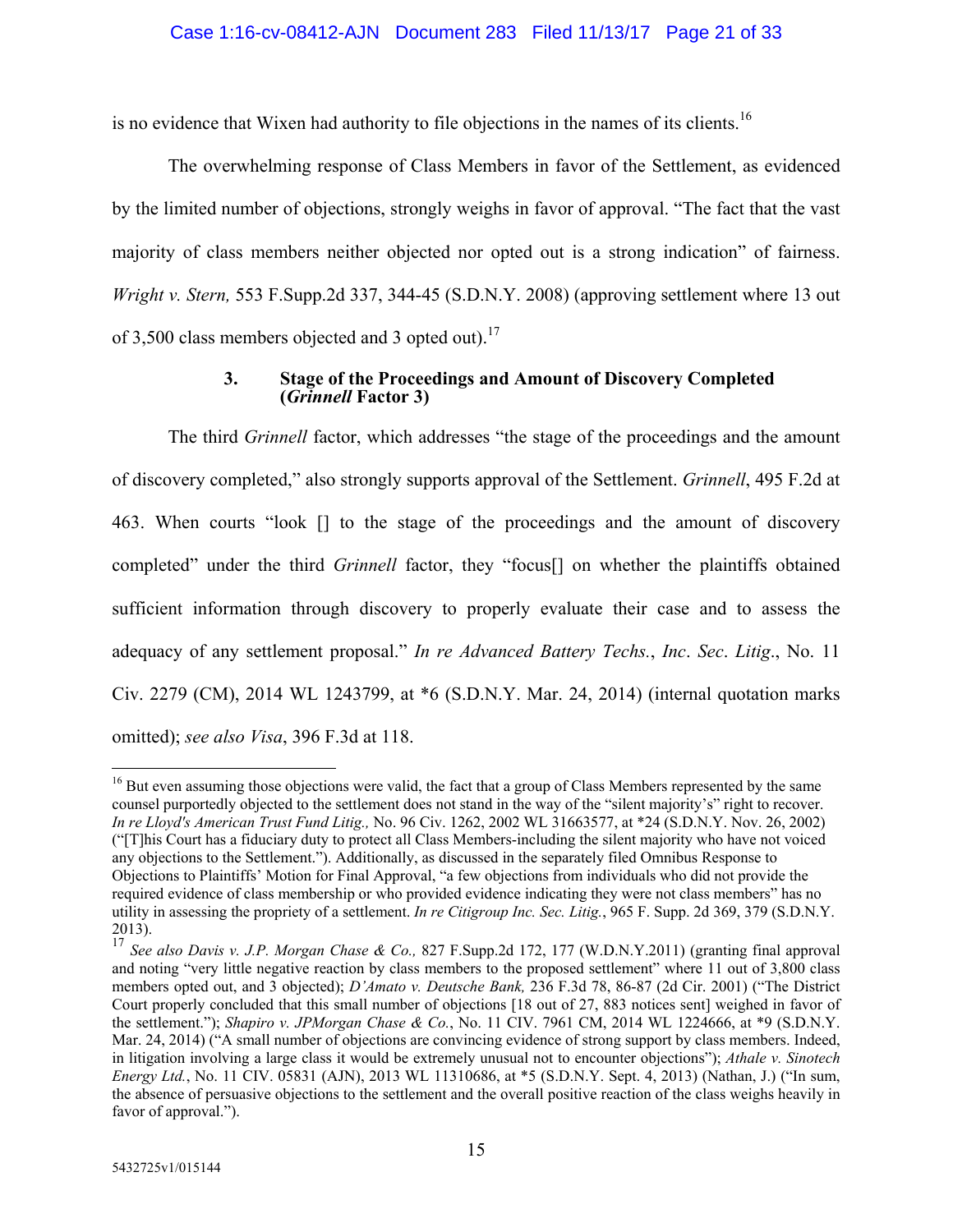### Case 1:16-cv-08412-AJN Document 283 Filed 11/13/17 Page 22 of 33

"[T]he pretrial negotiations and discovery must be sufficiently adversarial that they are not designed to justify a settlement . . . [, but] an aggressive effort to ferret out facts helpful to the prosecution of the suit." *In re Austrian*, 80 F. Supp. 2d at 176 (internal quotations omitted). The parties participated in comprehensive settlement negotiations, which included the exchange of a significant amount of information including tens of millions of rows of Spotify's data and substantial work on the part of experts to evaluate the potential settlement value of the case. Sklaver Decl. ¶ 13. Counsel had ample information against which to measure the adequacy of the Settlement. *See Athale v. Sinotech Energy Ltd.*, No. 11 CIV. 05831 (AJN), 2013 WL 11310686, at \*5 (S.D.N.Y. Sept. 4, 2013) (granting motion for final approval even though parties had not engaged in significant discovery because plaintiffs had undertaken a significant investigation that enabled them to realistically appraise the settlement).<sup>18</sup> This factor weighs in favor of approval.

In sum, Class Counsel had the benefit of extensive discovery and expert analysis with which to make an intelligent, informed appraisal of the strengths and weaknesses of the Class's claims and Defendants' defenses, and the likelihood of obtaining a larger recovery for the Class if this litigation continued. $19$ 

### **4. Risk of Establishing Liability, Damages, and in Maintaining the Class Action Through the Trial (***Grinnell* **Factors 4, 5, & 6)**

The fourth, fifth and sixth *Grinnell* factors, which address "the risks of establishing liability," "the risks of establishing damages," and "the risks of maintaining the class action through the trial," also strongly support approval of the Settlement. *Grinnell*, 495 F.2d at 463. In assessing factors 4, 5 and 6, which are often considered together, the Court is not required to

 $\overline{a}$ <sup>18</sup> *Frank v. Eastman Kodak Co.,* 228 F.R.D. 174, 185 (W.D.N.Y. 2005) (approving settlement "in relatively early stages of discovery" where parties had exchanged extensive information pertaining to class members' identities and to Defendant's time and pay practices and where counsel's negotiations had "been in no way collusive"); *Global Crossing,* 225 F.R.D. at 458.

<sup>19</sup> *See In re Bear Stearns Cos*. *Secs., Derivative, & ERISA Litig.*, 909 F. Supp. 2d 259, 267 (S.D.N.Y. 2012) (parties had requisite knowledge to "gauge the strengths and weaknesses of their claims and the adequacy of settlement" where they "conducted extensive investigations, obtained and reviewed millions of pages of documents, and briefed and litigated a number of significant legal issues").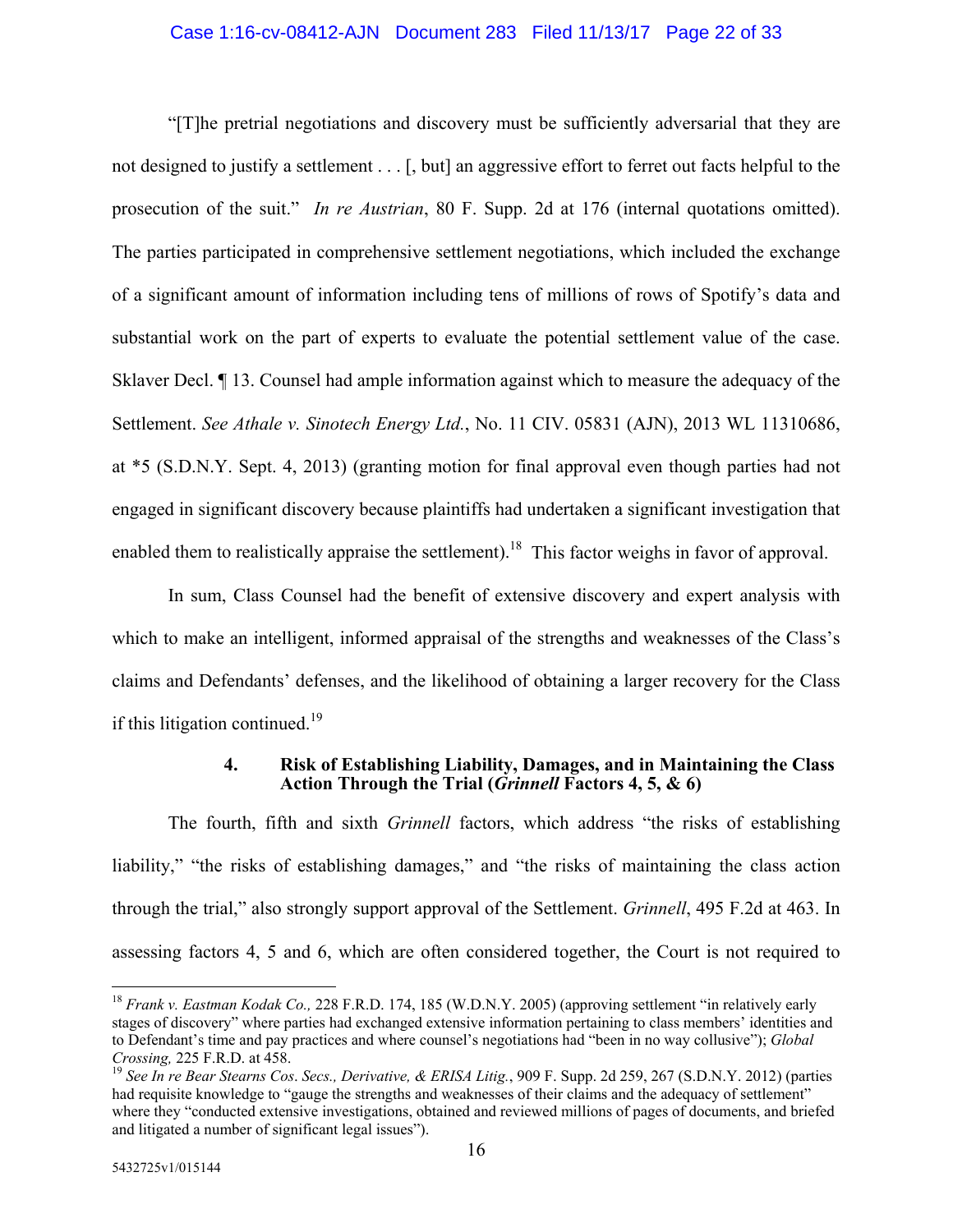### Case 1:16-cv-08412-AJN Document 283 Filed 11/13/17 Page 23 of 33

decide the merits of the case, resolve unsettled legal questions, or to "foresee with absolute certainty the outcome of the case." *Shapiro*, 2014 WL 1224666, at \*10. "[R]ather, the Court need only assess the risks of litigation against the certainty of recovery under the proposed settlement." *In re Global Crossing Secs. And ERISA Litig.*, 225 F.R.D. 436, 459 (S.D.N.Y. 2004). In assessing the risks, courts recognize that "the complexity of Plaintiff's claims *ipso facto* creates uncertainty." *In re Currency Conversion Fee Antitrust Litig.*, 263 F.R.D. 110, 123 (S.D.N.Y. 2009). While Plaintiffs and Class Counsel believe that they would prevail in their claims asserted against Defendants, they also recognize the risks and uncertainties inherent in pursuing the action through class certification, summary judgment, trial and appeals.

### a. Risks to Establishing Liability

Plaintiffs believe their position on liability is strong, but recognize that there are complex issues that pose risk. The Court is well aware of the challenges that Plaintiffs would face at trial. Defendants laid out their contentions regarding class certification alone in their motion to strike class action allegations. Dkt. 150. For example, Defendants argued that class certification was improper because (1) Plaintiffs proposed an improper "fail-safe" class; (2) Plaintiffs' proposed class fails to satisfy the ascertainability requirement of Rule 23; (3) the lawsuit lacks the commonality that Rule 23(a)(2) requires for certification of any class; and (4) Plaintiffs' class action allegations fail on the pleadings because they cannot satisfy either Rule 23(b)(3)'s requirements for a damages class action or Rule 23(b)(2)'s standards for an injunction-only class action. *Id.* Although Plaintiffs believe in the merit of their arguments, there is a risk that the Court would not certify the class.

In addition, Spotify has asserted numerous affirmative defenses to Class Members' claims, such as whether the copyright registration was valid; whether Spotify had an express, implied, or compulsory license; whether there was any copyright infringement; and if so,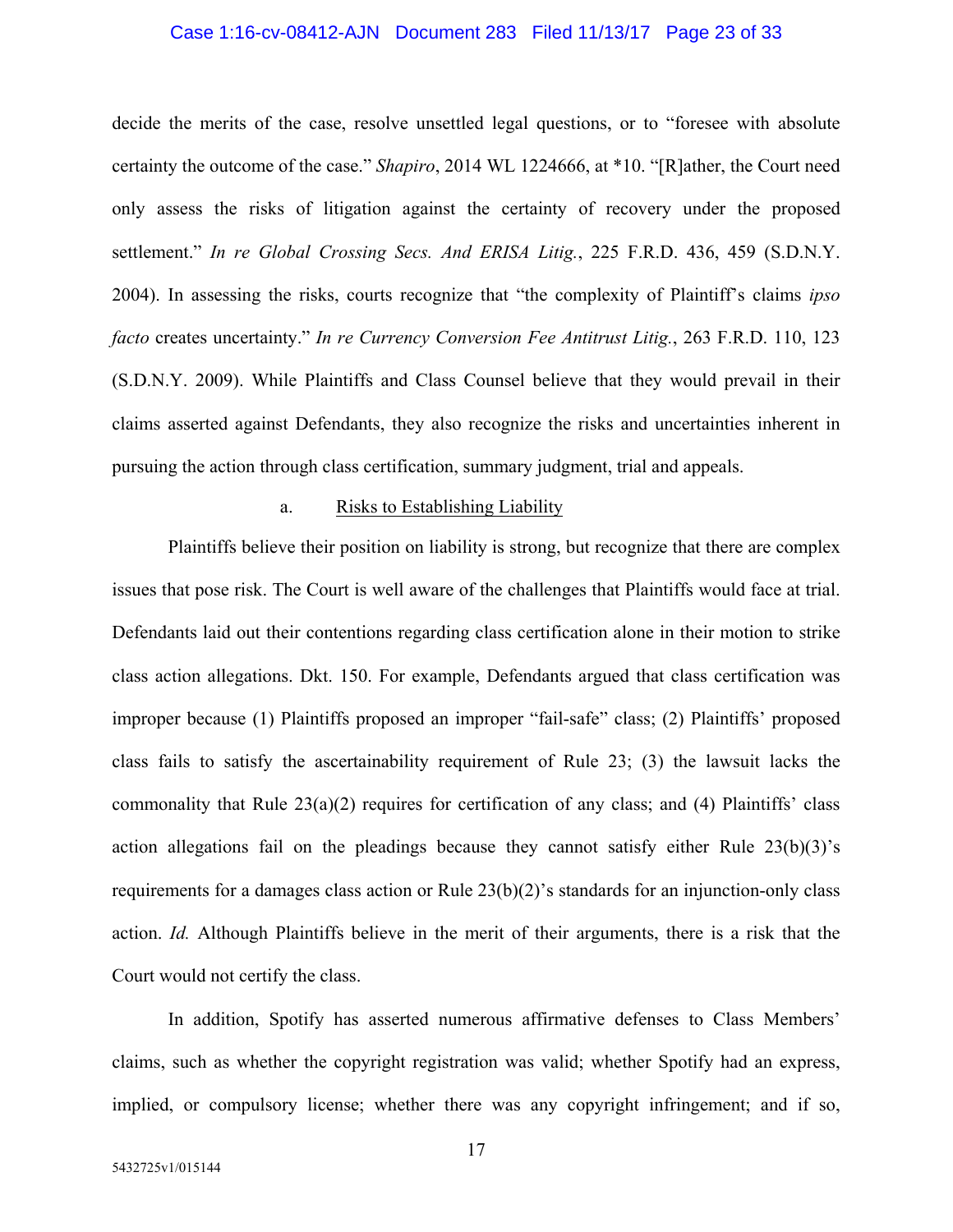### Case 1:16-cv-08412-AJN Document 283 Filed 11/13/17 Page 24 of 33

whether the infringement was willful. Even assuming these claims would survive dispositive motion practice, it is unclear how a jury would decide these disputed issues at trial. *See West Virginia v. Chas. Pfizer & Co.*, 314 F. Supp. 710, 743-44 (S.D.N.Y. 1970)*, aff'd*, 440 F.2d 1079 (2d Cir. 1971) ("[N]o matter how confident one may be of the outcome of litigation, such confidence is often misplaced."); *In re Baldwin-United Corp.*, 105 F.R.D. 475, 482 (S.D.N.Y. 1984) (comparing advantages of immediate cash payments with risks involved in long and uncertain litigation). The early stage of litigation, and the fact that Plaintiffs had not yet survived Spotify's motion to strike class action allegations (let alone the additional substantive motions Spotify surely would have pursued as the case proceeded through litigation), highlights the potential risks. *Athale v. Sinotech Energy Ltd.,* No. 11 CIV. 05831 (AJN), 2013 WL 11310686, at \*7 (S.D.N.Y. Sept. 4, 2013) ("This is a significant recovery given the risks described, above, as well as in light of the fact that the action had not survived a motion to dismiss at the point at which it settled."). Further, even if a jury decided the claims in Plaintiffs' favor, there is a risk that Plaintiffs' would recover much less than the value of the Settlement.

### b. Risks to Establishing Damages

Even if Plaintiffs won the liability phase, Plaintiffs also faced risks in establishing damages. The Settlement removes substantial uncertainties about Plaintiffs' chances of success in proving and recovering damages. *Charron v. Wiener*, 731 F.3d 241, 249 (2d Cir. 2013) ("[T]he litigation risks attendant to these possibilities [like decertification] weighed heavily in favor of the fairness of a settlement."). Although Plaintiffs are confident in their ability to prove damages, the prospect of a battle at trial and establishing recovery for all Class members without decertification adds substantial risk to Plaintiffs' claims. *See In re NASDAQ Market-Makers Antitrust Litig.*, 187 F.R.D. 465, 476 (S.D.N.Y. 1998) (observing that "[d]amages at trial would inevitably involve a battle of the experts" and noting that it is "difficult to predict with any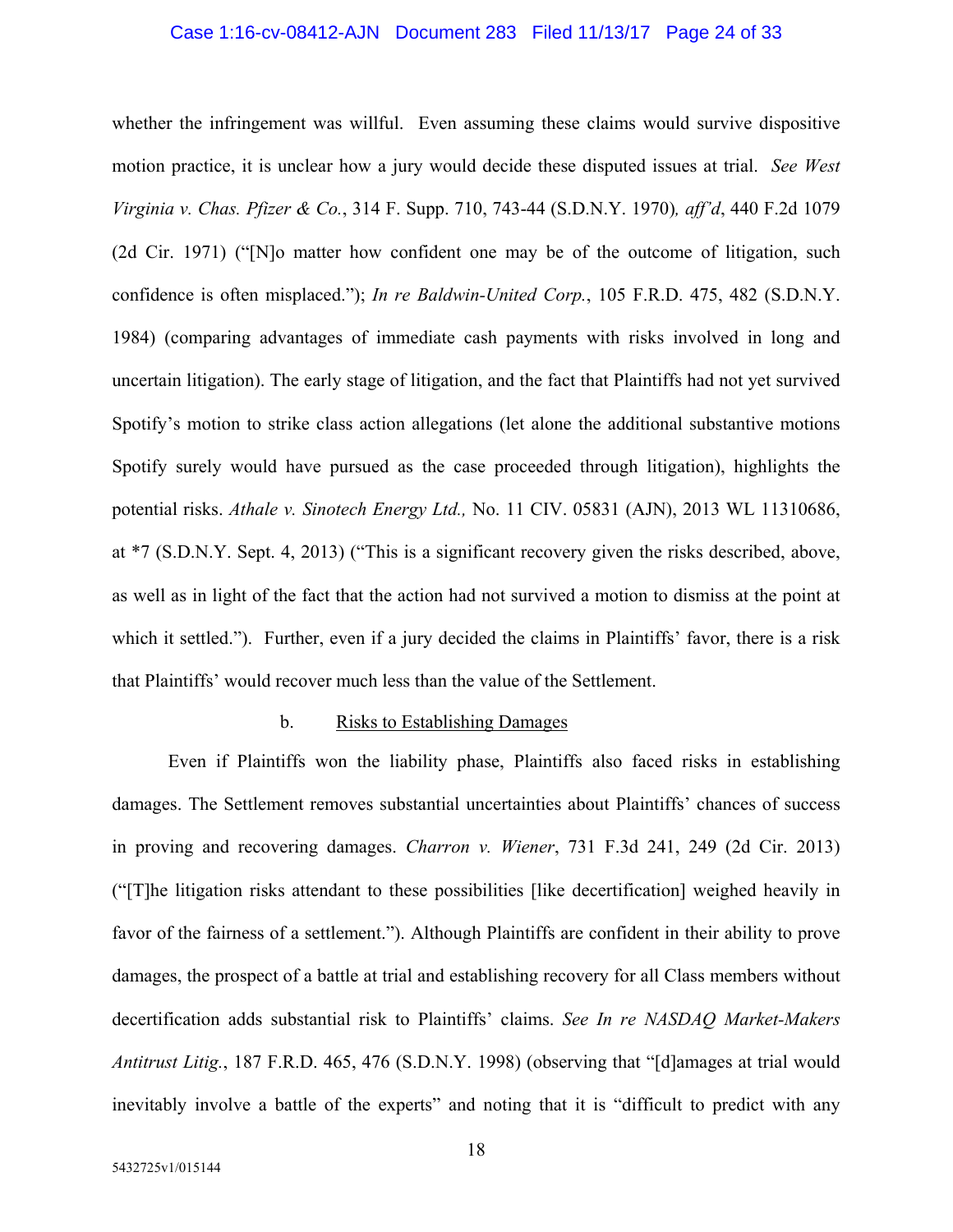certainty which testimony would be credited") (internal quotation marks omitted).<sup>20</sup>

## c. Risks on Appeal.

Even if Plaintiffs succeed at trial, Defendants are certain to file post-trial motions and, if necessary, an appeal. The appeal of the complex copyright issues in this case is likely to be lengthy and expensive, and there is no assurance that Plaintiffs would prevail. *See In re Michael Milken & Assocs. Secs. Litig.*, 150 F.R.D. 57, 65 (S.D.N.Y. 1993) (noting that "[i]t must also be recognized that victory even at the trial stage is not a guarantee of ultimate success" and citing a case where a multimillion dollar judgment was reversed).

### **5. Ability of Defendants to Withstand a Greater Judgment (***Grinnell* **Factor 7)**

The seventh *Grinnell* factor addresses the defendants' ability to withstand a greater judgment. Even if Spotify could withstand a greater judgment, "this factor, standing alone, does not suggest that the settlement is unfair." *D'Amato*, 236 F.3d at 86. Indeed, "a defendant is not required to empty its coffers before a settlement can be found adequate." *Sony*, 2008 WL 1956267, at \*8 (internal quotation marks omitted). The mere fact that a defendant "is able to pay more than it offers in settlement does not, standing alone, indicate the settlement is unreasonable or inadequate." *Global Crossing*, 225 F.R.D. at 460.

### **6. Range of Reasonableness of the Settlement Funds in Light of the Best Possible Recovery and All the Attendant Risks of Litigation (***Grinnell* **Factors 8 and 9)**

The final two *Grinnell* factors, "the range of reasonableness of the settlement fund in light of the best possible recovery" and "the range of reasonableness of the settlement fund to a possible recovery in light of all the attendant risks of litigation," also strongly support approval of the Settlement. *Grinnell*, 495 F.2d at 463. Courts typically combine their analysis of the final two *Grinnell* factors. *See Global Crossing*, 225 F.R.D. at 460. In analyzing these two factors, a

 $\overline{a}$ <sup>20</sup> See also In re FLAG Telecom, 2010 WL 4537550, at \*18 ("The jury's verdict . . . would . . . depend on its reaction to the complex testimony of experts, a reaction that is inherently uncertain and unpredictable.").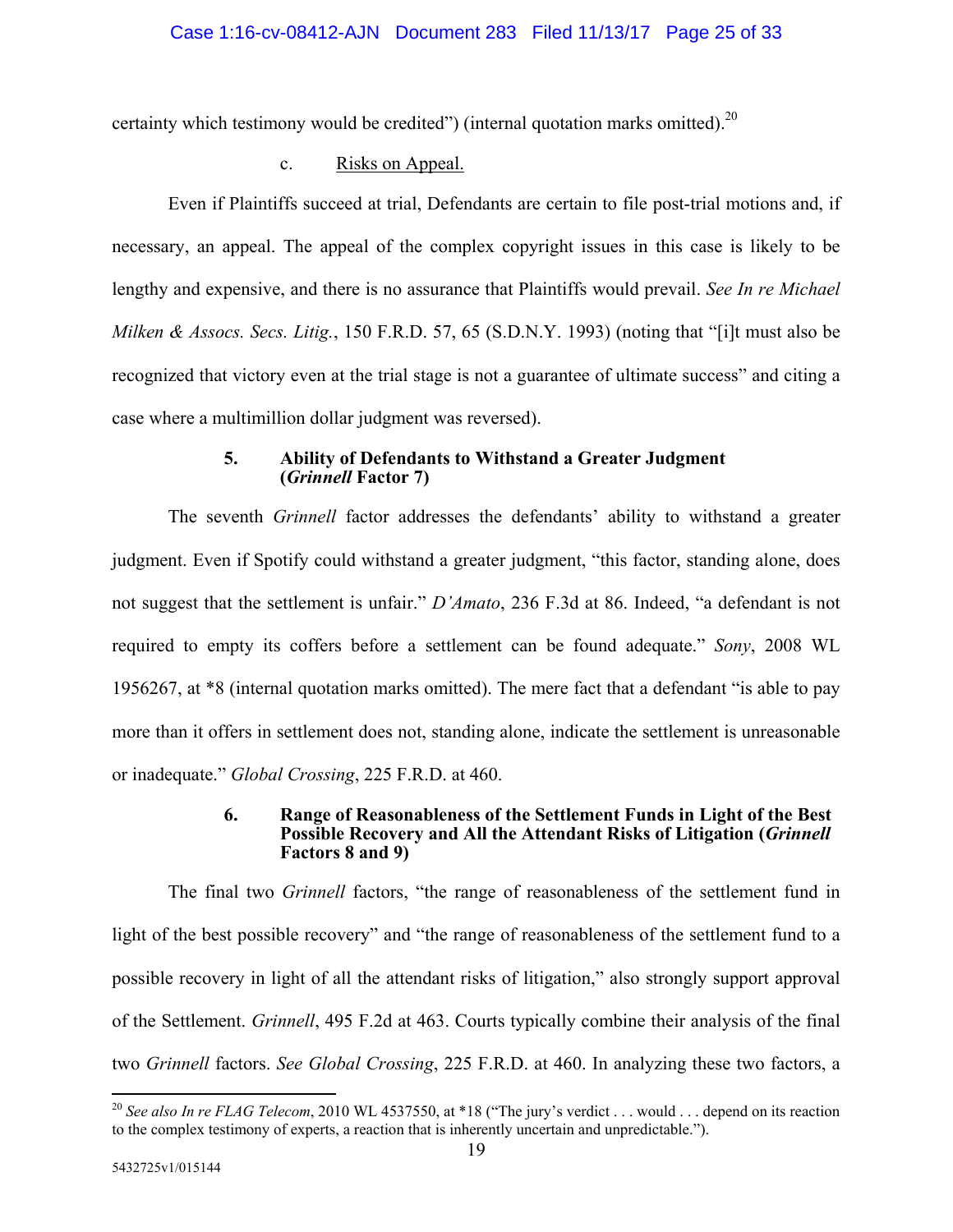### Case 1:16-cv-08412-AJN Document 283 Filed 11/13/17 Page 26 of 33

reviewing court "consider[s] and weigh[s] the nature of the claim, the possible defenses, the situation of the parties, and the exercise of business judgment in determining whether the proposed settlement is reasonable." *Grinnell*, 495 F.2d at 462. "The determination of whether a settlement amount is reasonable does not involve the use of a mathematical equation yielding a particularized sum." *Massiah v*. *MetroPlus Health Plan*, *Inc*., No. 11-cv-05669 (BMC), 2012 WL 5874655, at  $*$ 5 (E.D.N.Y. Nov. 20, 2012). Rather, "there is a range of reasonableness with respect to a settlement—a range which recognizes the uncertainties of law and fact in any particular case and the concomitant risks and costs necessarily inherent in taking any litigation to completion." *Visa*, 396 F.3d at 119.

Moreover, the overall value of the settlement comprises immediate monetary relief as well as future relief. *See, e.g.*, *Velez v. Novartis Pharm. Corp.*, No. 04 CIV 09194 CM, 2010 WL 4877852, at \*8, \*18 (S.D.N.Y. Nov. 30, 2010) (both monetary and non-monetary relief considered in calculating value of settlement). Here, the overall Settlement value exceeds \$112.55 million, including substantial immediate monetary as well as future monetary benefits. Subject to Court approval, Spotify will be paying \$43,450,000.00 for distribution to Class Members, along with Spotify's agreement to separately pay \$5 million in attorneys' fees awarded for, amongst other things, the substantial future monetary relief obtained for the Class. *See, e.g.*, *In re Excess Value Ins. Coverage Litig.*, 598 F. Supp. 2d 380, 386-87 (S.D.N.Y. 2005) (holding value of settlement includes the value of any legal fees paid by defendants).<sup>21</sup>

The future monetary relief provided by the Settlement is also substantial and has an estimated value of over \$63.1 million. Dos Santos Decl., Ex. B ¶ 1. Spotify has agreed to pay ongoing (future) composition royalties calculated at the statutory rate for all tracks identified by

 $\overline{a}$ 

<sup>21</sup> *See also Johnston v. Comerica Mortg. Corp.*, 83 F.3d 241, 245-46 (8th Cir. 1996) ("The award to the class and the agreement on attorney fees represent a package deal. Even if the fees are paid directly to the attorneys, those fees are still best viewed as an aspect of the class' recovery.").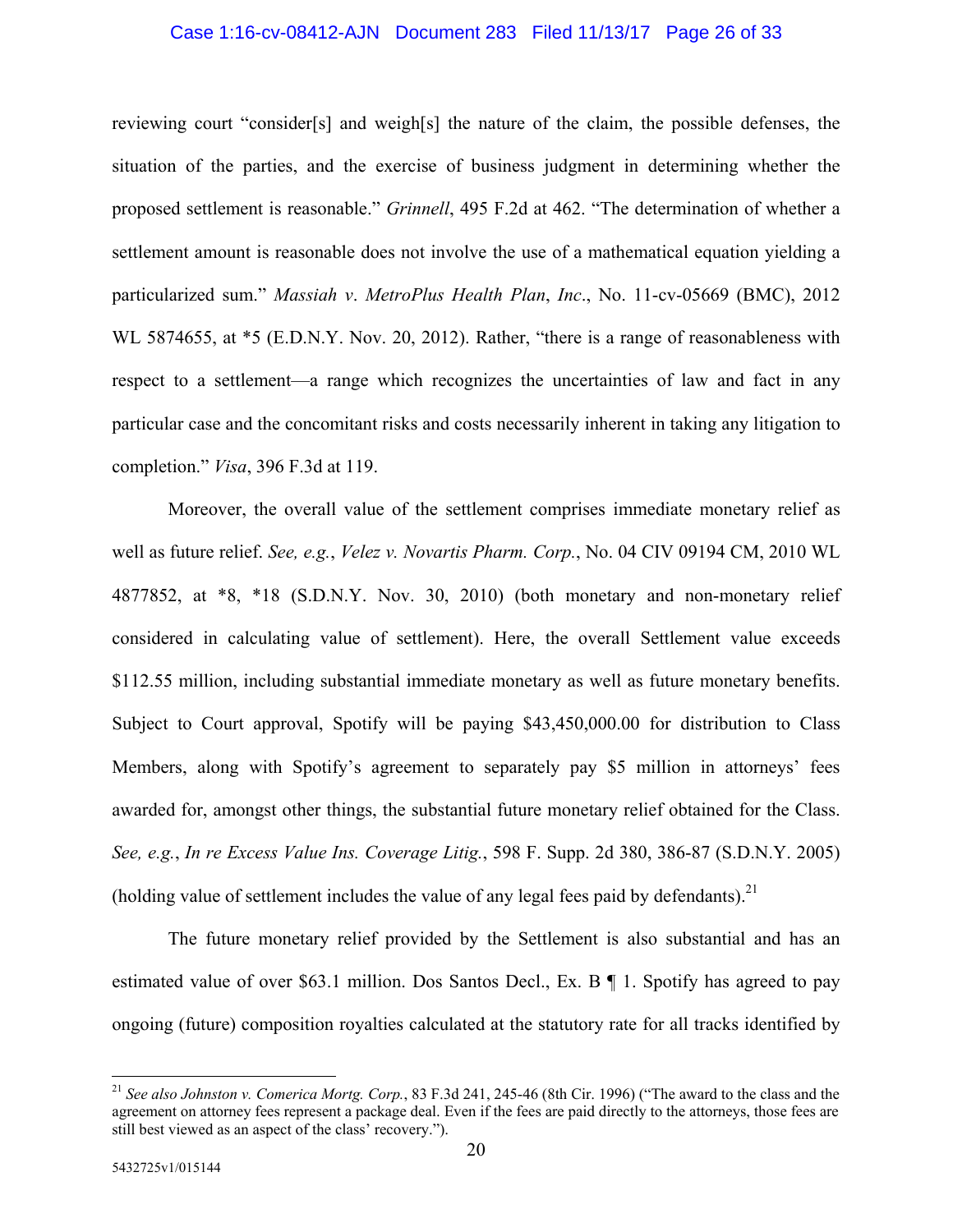### Case 1:16-cv-08412-AJN Document 283 Filed 11/13/17 Page 27 of 33

each Claimant. Dkt. 176-3 at ¶ 4. Spotify will also pay future royalties to Class Members who fail to file claims, but who subsequently come forward and provide proof of ownership, and will also reserve future royalties for all unmatched tracks. *Id*. Spotify will also provide an online portal where Class Members can submit claims online using a searchable database of information about tracks that were made available on Spotify during the Class Period, including audio links to play those tracks currently available on Spotify. Bernstein Decl. ¶¶ 6-8. To facilitate the submission of claims, certain fields on the claim form will auto-populate based on information submitted by the Class Member, and Class Members will be able to submit claims in bulk using a templated spreadsheet. *Id.* In conjunction with this portal, Royalty Review Council ("RRC") will be available to assist Class Members with identifying the compositions underlying Spotify's tracks that are eligible for royalties and with submitting claims and will also proactively seek to identify unknown Class Members to inform them of their right to submit a claim. *Id.* 

Additionally, Spotify will establish an audit procedure for Class Members to verify the accuracy of Spotify's royalty payments; collaborate with Class Plaintiffs to develop tools or processes to further facilitate the mechanical licensing of content on Spotify's service; identify a number of representatives who could participate in a "Best Practices" group that would meet regularly to discuss and implement processes to increase the percentage of usage that can be matched; request "split" and related information from participating Class Members to facilitate resolution of any conflicts regarding rights; collaborate with other industry participants to improve the sharing of catalog and other data among publishers, labels, and online music services; and invest time and resources to initiate and support an industry-wide effort with the goal of obtaining and digitizing all U.S. Copyright Office registration records for musical works registered before January 1, 1978, and making that information far more accessible to the Class.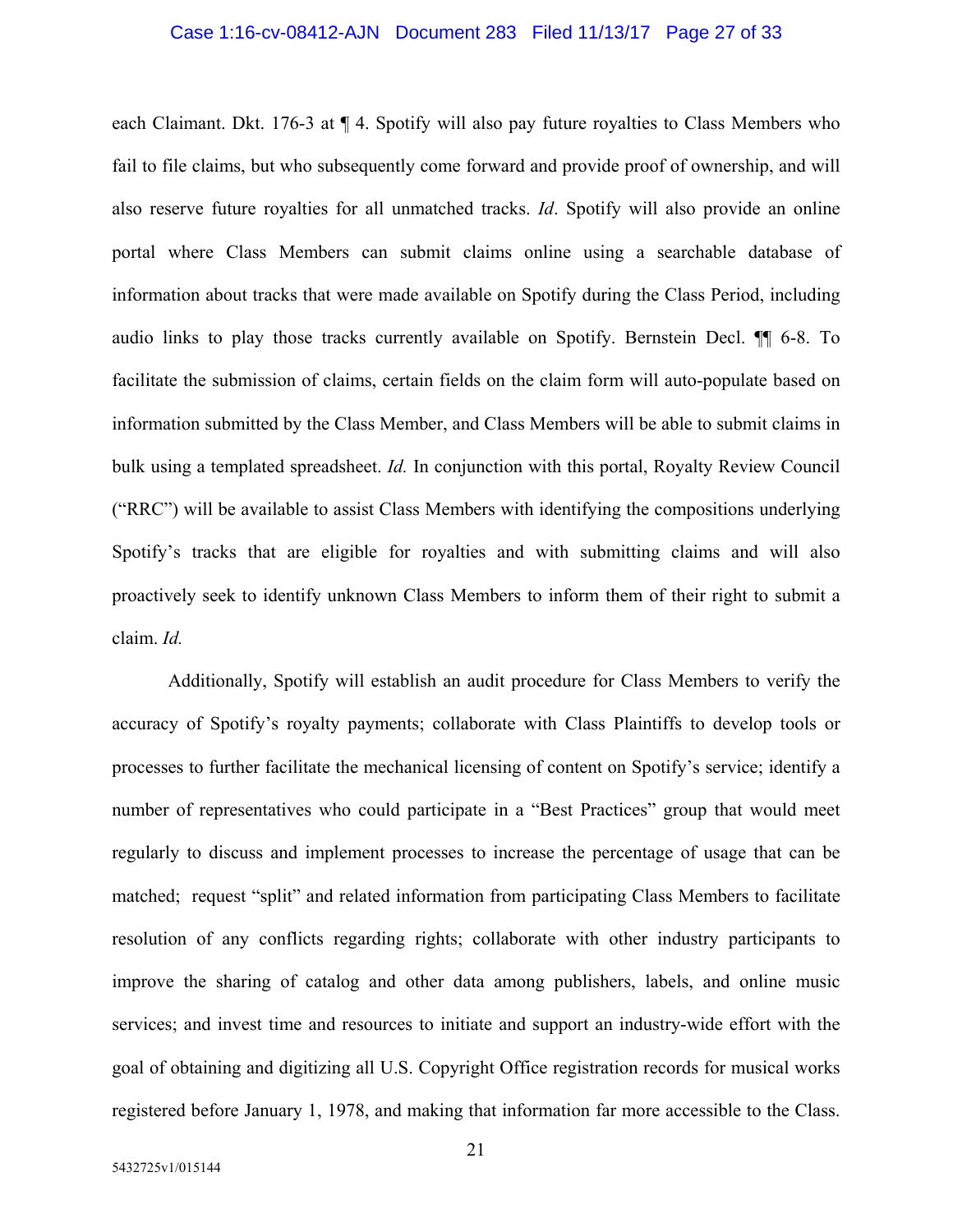Dkt. 176-3 at ¶ 7.2.

Plaintiffs' expert, Joao dos Santos, has more than 20 years of professional experience. Dos Santos Decl. ¶ 2. He holds a Master of Science degree in applied economics from Rutgers University, with field concentrations including econometric modeling and forecasting. *Id.* Mr. dos Santos' report measures the value of Class Members' royalty streams in the future, acknowledging that the other components of the future nonmonetary relief will have a significant impact that is not addressed in his report. Dos Santos Decl., Ex. B at 2, n.1. In assessing the value of the royalty streams, he adopted a discounted cash flow framework. *Id*. ¶ 6. For existing unmatched copyrighted compositions, the discounted cash flow analysis estimates: (i) the value of the future mechanical royalty stream expected to be payable to the Class for a number of years (until royalties are assumed to accrue at a stable rate); and (ii) a "terminal value" of future cash flows to account for cash flows into perpetuity. *Id.* Then, the stream of future cash flows and terminal value is discounted to a "Net Present Value" (NPV) at a discount rate which considers the risk of the expected royalty stream. *Id.* 

Mr. dos Santos' calculations are particularly conservative because, *inter alia*, they do not calculate the value of Spotify's changed practices for future songs added by Class Members to Spotify's catalog. Dos Santos Decl., Ex. B, ¶¶ 28, 35; n. 2, 10, 14. The combination of monetary and future monetary and nonmonetary benefits is a sizable recovery in light of the total projected damages and the risks of litigation and even just considering the cash component alone, the settlement is well within the permitted range on final approval. *See Grinnell Corp*., 495 F.2d at 455 & n. 2 (in theory, even a recovery of only a fraction of one percent of the overall damages could be a reasonable and fair settlement). The combination of immediate monetary and future monetary and non-monetary benefits is a sizable recovery. The Settlement is even more significant given the considerable risks involved in the litigation as set forth above. Plaintiffs and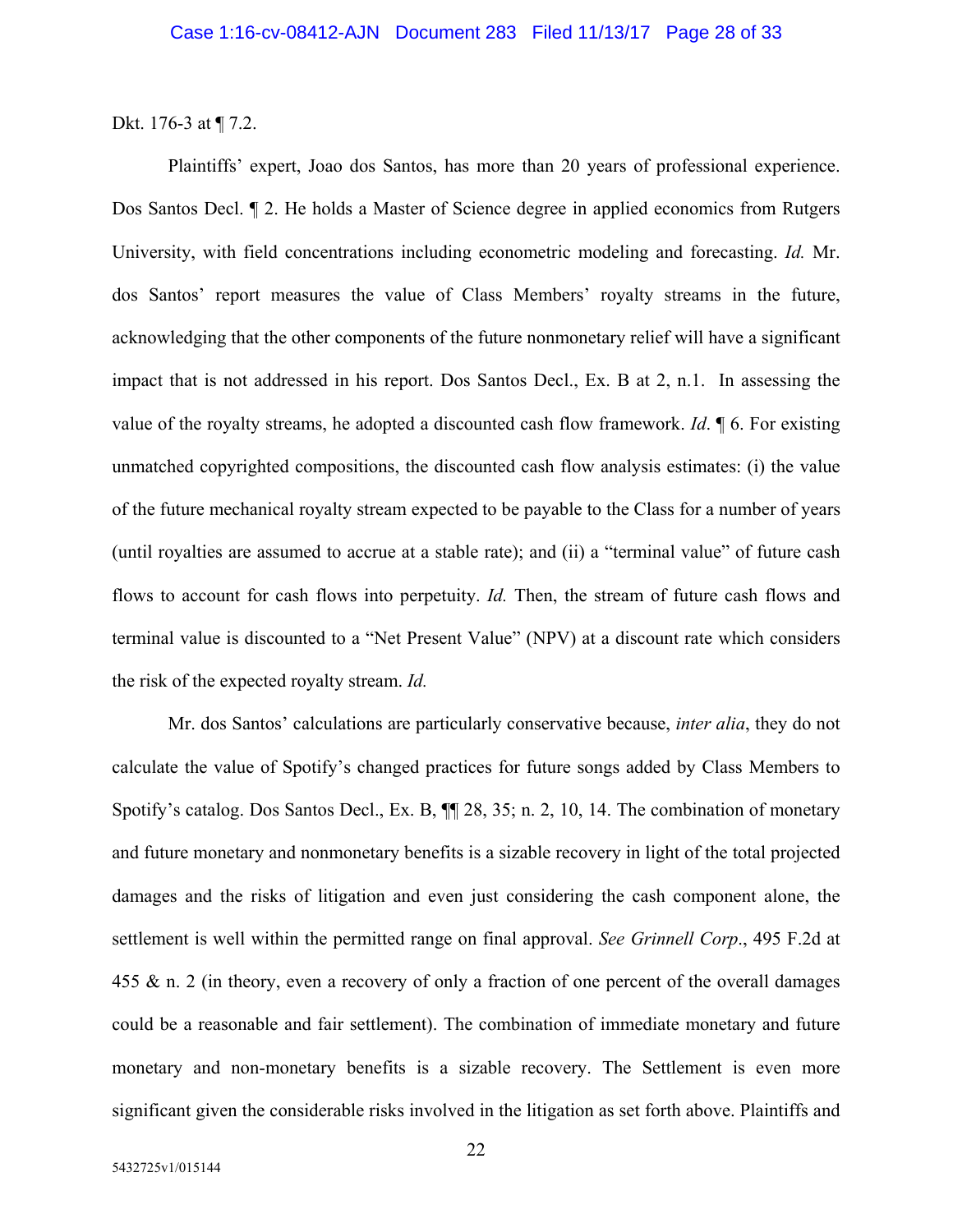### Case 1:16-cv-08412-AJN Document 283 Filed 11/13/17 Page 29 of 33

Class Counsel carefully and thoroughly analyzed these risks when negotiating the present Settlement. The proposed Settlement is a favorable result for the Settlement Class in light of the range of possible recoveries and the risks of continued litigation.<sup>22</sup>

### **D. The Notice Program Satisfied Rule 23 and Due Process**

Due process and the Federal Rules require that the class receive adequate notice of a class action settlement. *See Wal-Mart*, 396 F.3d at 114. The standard for the adequacy of a settlement notice in a class action "is measured by reasonableness." *Id*. at 113 (citing *Soberal-Perez v. Heckler*, 717 F.2d 36, 43 (2d Cir. 1983); Fed. R. Civ. P. 23(e)).<sup>23</sup>

Here, the robust Notice Program, which included mailing or e-mailing individual Notices to all Class members, more than meets the requirements of due process, Rule 23, and the notice standards articulated by the Second Circuit. Pursuant to the Preliminary Approval Order, GCG obtained data from Spotify with the names, addresses, and email addresses of all registered claimants of copyrights in musical compositions whose names together with either mail addresses or email addresses appear in the electronic records maintained in a digitally searchable format by the U.S. Copyright Office starting in 2008. Cirami Decl. (Dkt. 190) ¶ 4. GCG remailed and will continue to re-mail mailed notices returned as undeliverable if a forwarding address is provided by the USPS. *Id.* ¶ 10. If a forwarding address was not provided by the USPS, GCG has conducted and will continue to conduct an advanced address search and promptly re-mail any undeliverable mail pieces where a new address can be located. *Id.* Through these methods, GCG was able to reduce the total number of undelivered notices to 20,093. *Id*.

 $\overline{a}$ 

<sup>22</sup> *Massiah*, 2012 WL 5874655, at \*5 ("[W]hen a settlement assures immediate payment of substantial amounts to class members, even if it means sacrificing speculative payment of a hypothetically larger amount years down the road, settlement is reasonable under this factor.") (internal quotation marks omitted).

<sup>&</sup>lt;sup>23</sup> As the Second Circuit has held, "[t]here are no rigid rules to determine whether a settlement notice to the class satisfies constitutional or Rule 23(e) requirements; the settlement notice must fairly apprise the prospective members of the class of the terms of the proposed settlement and of the options that are open to them in connection with the proceedings." *Wal-Mart*, 396 F.3d at 113-14 (internal quotation marks omitted). The notice sent to the class must be "the best notice practicable under the circumstances, including individual notice to all members who can be identified through reasonable effort." *Amchem Prods., Inc. v. Windsor*, 521 U.S. 591, 617 (1997).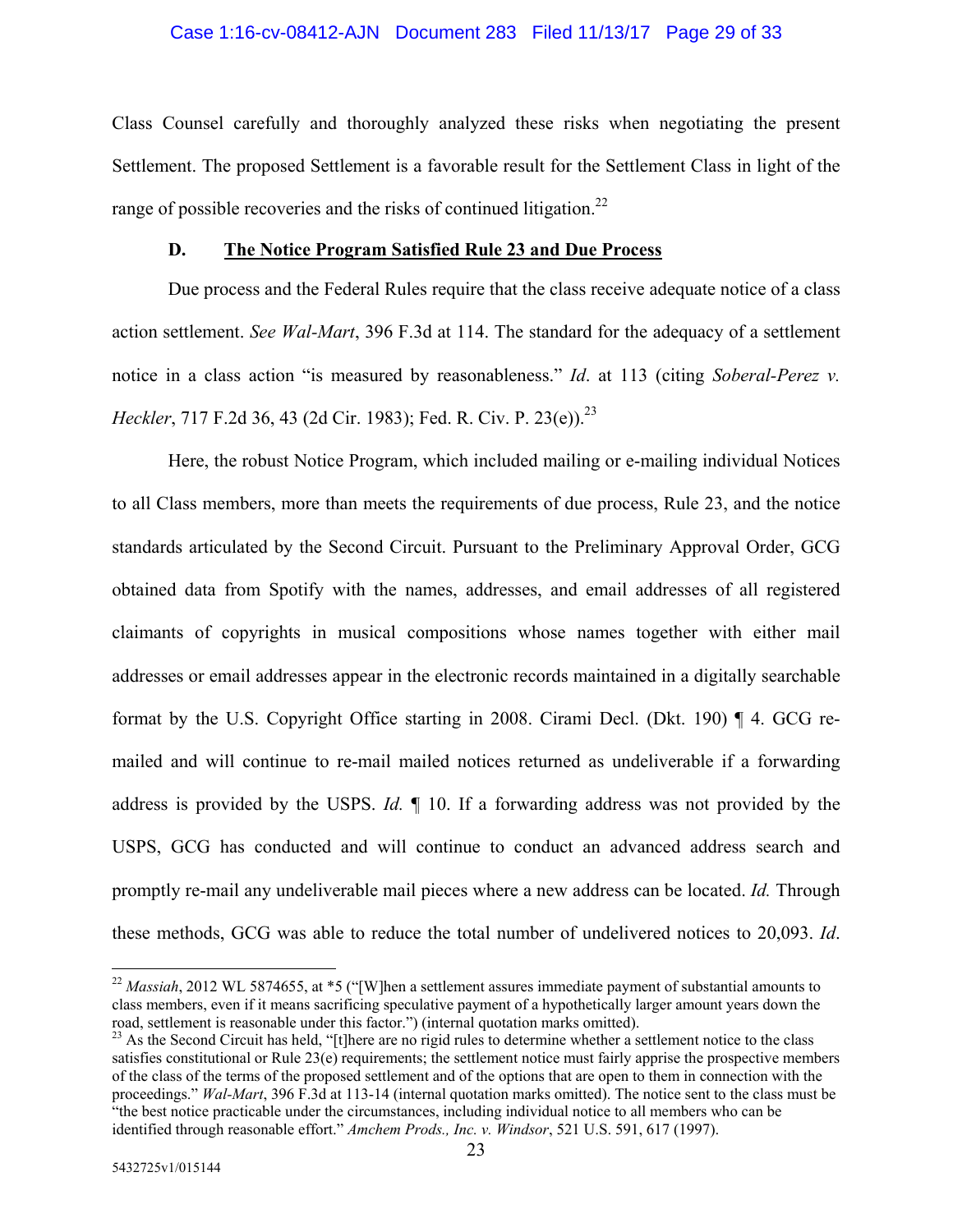### Case 1:16-cv-08412-AJN Document 283 Filed 11/13/17 Page 30 of 33

Based on the total number of notices mailed and the rate of undelivered notices, GCG estimates that the direct mail notice reached approximately 94% of the potential class members for whom a mailing address was included in the usable class data. *Id.* ¶ 11. GCG also provided email notice; included print notice in *Rolling Stone*, *Billboard*, *Music Connection* and *Variety*; targeted digital advertisements on the Internet; social media outreach; a press release; a settlement website; a toll-free information number; and a disclosure on a Spotify's webpage for arists and publishers. *Id.* ¶ 6.

The Notice communicated in plain language the essential elements of the Settlement and the options available to Class Members in connection with the settlement. Cirami Decl. (Dkt. 190), Ex. C. The Notice describes the litigation, summarizes the Settlement's terms and benefits, describes the manner of allocating the cash payments among eligible Class Members, quotes the releases verbatim, discloses the request for Court approval of attorneys' fees, expenses, and named plaintiff incentive awards, and explains the deadline and procedure for filing objections to the Settlement as well as opting out of the cash settlement class. *Id*. Additionally, the Notice prominently notifies class members how they can obtain more information from Class Counsel or the Settlement Administrator though a toll-free number, a website, and traditional channels including mail and telephone. *Id.* These features of the Notice all demonstrate due process and that the federal rules have been satisfied. *See Wal-Mart*, 396 F.3d at 114 (quoting *Newberg*  §11.53, at 167) ("Notice is 'adequate if it may be understood by the average class member.'").

### **E. The Distribution Plan is Fair and Reasonable**

A distribution plan is fair and reasonable as long as it has a "reasonable, rational basis." *In re Bear Stearns Cos. Sec., Derivative & ERISA Litig.*, 909 F. Supp. 2d 259, 270 (S.D.N.Y. 2012). Courts recognize that "the adequacy of an allocation plan turns on whether counsel has properly apprised itself of the merits of all claims, and whether the proposed apportionment is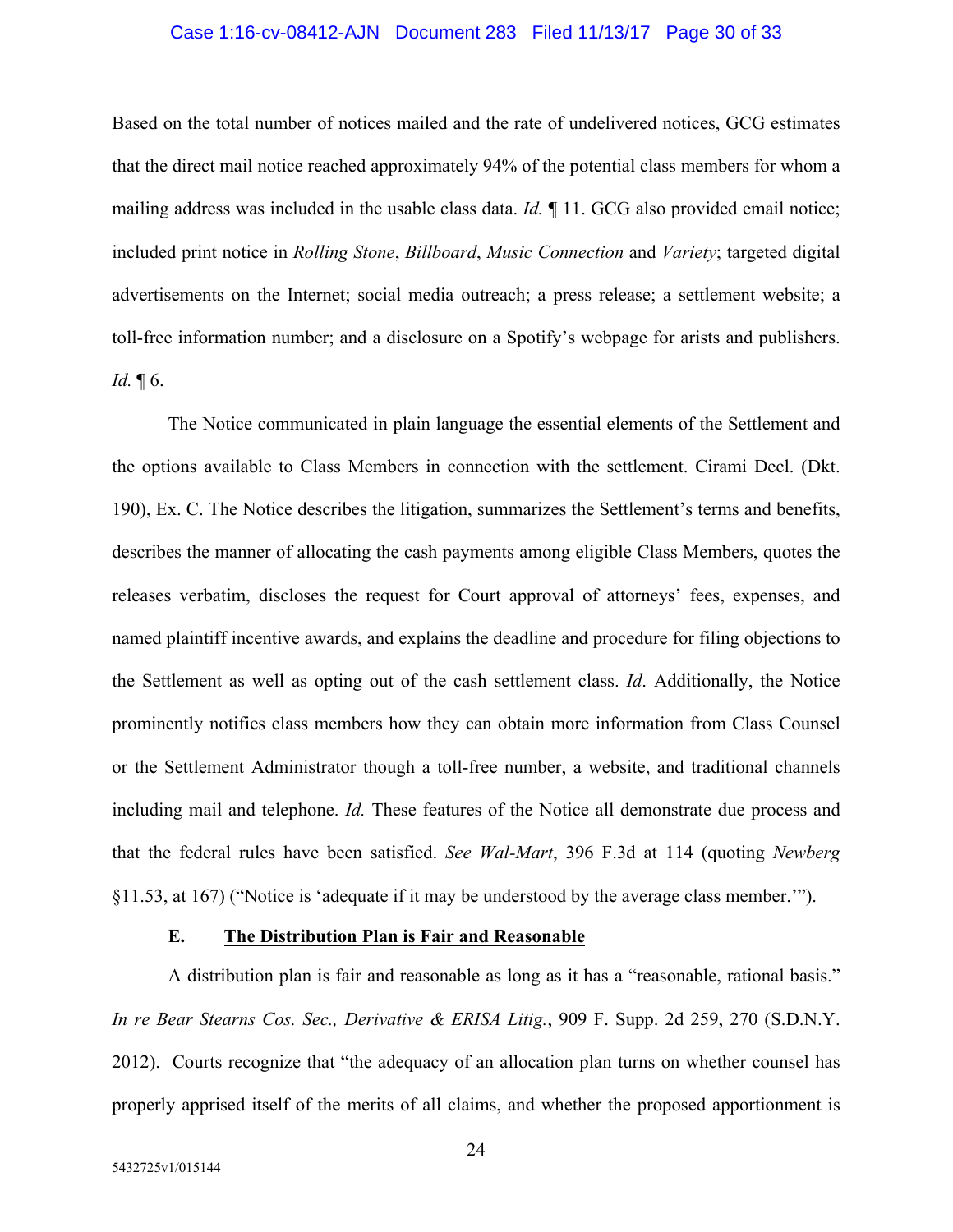## Case 1:16-cv-08412-AJN Document 283 Filed 11/13/17 Page 31 of 33

fair and reasonable in light of that information," not mathematical precision. *PaineWebber*, 171 F.R.D. at 133. The cash payment will be allocated *pro rata* as follows, which was fully explained in the Notice:

Authorized claimants will receive a minimum pro rata payment from a fixed portion of the net settlement fund, and depending upon the number of streams of their qualifying musical compositions (through the preliminary approval date), they will also receive a pro rata share of the net settlement fund determined by dividing the total number of streams of your qualifying musical compositions by the total number of streams of all qualifying musical compositions. They will also receive payment of future mechanical royalties calculated using the statutory rate. Spotify will also provide nonmonetary benefits to class members, such as by taking steps to facilitate payment of royalties for unmatched works.

Cirami Decl. (Dkt. 190), Ex. E at 6.

This type of distribution, where funds are distributed on a *pro rata* basis, has frequently been determined to be fair, adequate, and reasonable. *See In re Vitamins Antitrust Litig.*, No. 99- CV-197, 2000 WL 1737867 at \*6 (D.D.C. Mar. 31, 2000) ("Settlement distributions, such as this one, that apportions funds according to the relative amount of damages suffered by class members, have repeatedly been deemed fair and reasonable.").<sup>24</sup> Furthermore, no Class member has objected to this straightforward and equitable allocation. Accordingly, the distribution plan is fair and reasonable, and should be approved.

## **IV. CONCLUSION**

For the foregoing reasons, Plaintiffs respectfully request that the Court grant final approval to the Settlement, approve the Notice as being in compliance with Rule 23 of the Federal Rules of Civil Procedure and due process, and approve the plan of distribution as fair, reasonable, and adequate.

<sup>24</sup> *See also In re Lloyds' Am. Trust Fund Litig.*, No. 96-CV-1262, 2002 WL 31663577 at \*19 (S.D.N.Y. Nov. 26, 2002) ("*pro rata* allocations provided in the Stipulation are not only reasonable and rational, but appear to the fairest method of allocating the settlement benefits."); *PaineWebber*, 171 F.R.D. at 135 (approving pro rata distribution). Counsel's conclusion that the distribution plan is fair, adequate, and reasonable is entitled to great weight. *See In re Am. Bank Note Holographics*, Inc. 127 F. Supp. 2d 418, 429-30 (S.D.N.Y. 2001) (approving allocation plan and according counsel's opinion "considerable weight").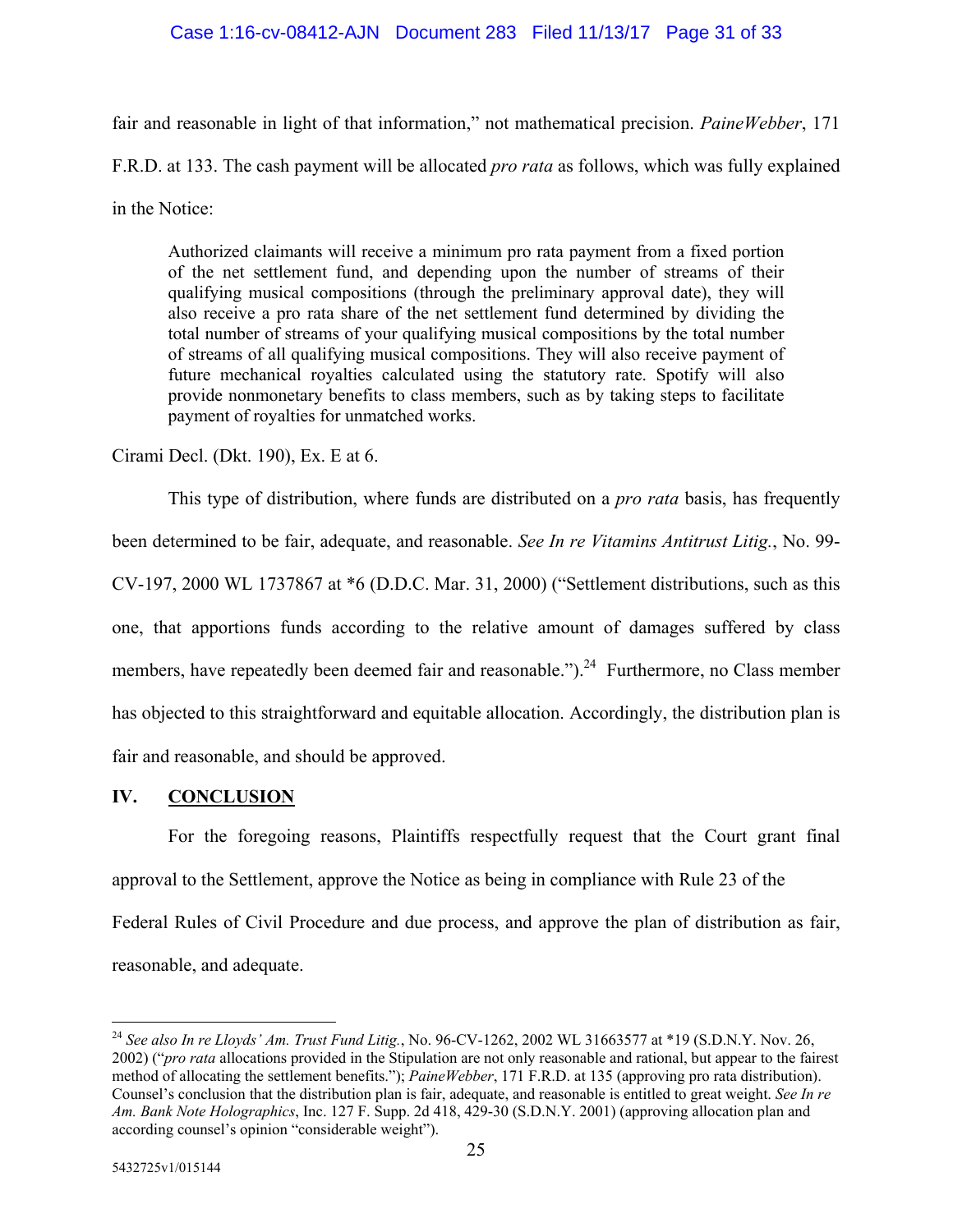Dated: November 13, 2017 By: /s/ Steven G. Sklaver

Stephen E. Morrissey (WA Bar No. 44710) (CA Bar No. 187865) SUSMAN GODFREY LLP 1201 Third Avenue, Suite 3800 Seattle, WA 98101 Telephone: (206) 516-3880 Facsimile: (206) 516-3883 smorrissey@susmangodfrey.com

Jacob Buchdahl (JB1902) Geng Chen (GC2733) SUSMAN GODFREY L.L.P. 1301 Avenue of the Americas, 32nd Fl. New York, New York 10019 Telephone: 212-336-8330 Facsimile: 212-336-8340 jbuchdahl@susmangodfrey.com gchen@susmangodfrey.com

Steven G. Sklaver (CA State Bar No. 237612) Kalpana Srinivasan (CA State Bar No. 237460) Krysta Kauble Pachman (CA State Bar No. 280951) SUSMAN GODFREY L.L.P. 1901 Avenue of the Stars Los Angeles, California 90067-6029 Telephone: 310-789-3100 Facsimile: 310-789-3150 ssklaver@susmangodfrey.com ksrinivasan@susmangodfrey.com kpachman@susmangodfrey.com

Henry Gradstein (CA State Bar No. 89747) Maryann R. Marzano (CA State Bar No. 96867) Matthew A. Slater (CA State Bar No. 259986) Daniel B. Lifschitz (CA State Bar No. 285068) GRADSTEIN & MARZANO, P.C. 6310 San Vicente Boulevard, Ste 510 Los Angeles, California 90048 Telephone: 323-776-3100 hgradstein@gradstein.com mmarzano@gradstein.com mslater@gradstein.com dlifschitz@gradstein.com

*Interim Co-Lead Class Counsel*